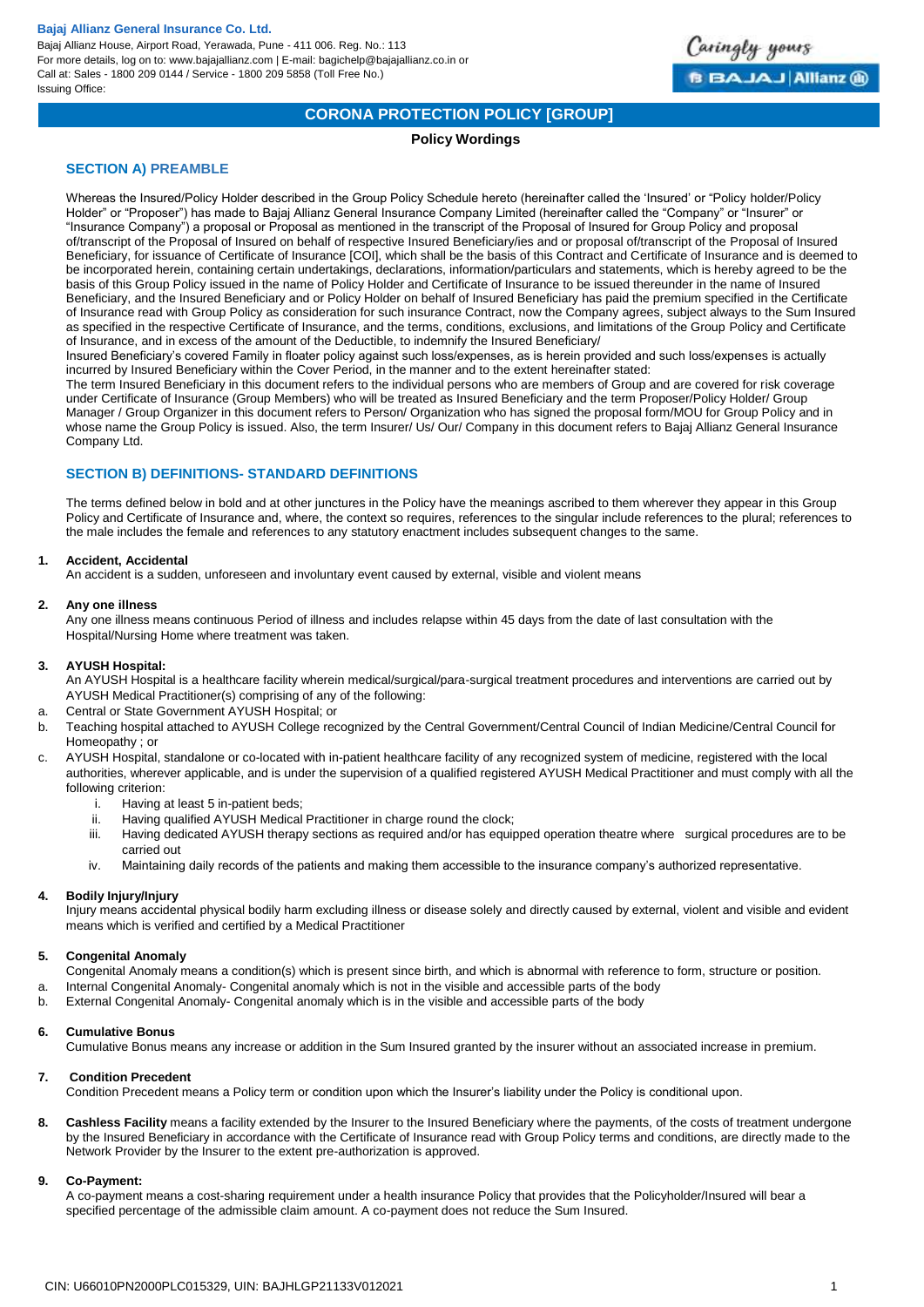Bajaj Allianz House, Airport Road, Yerawada, Pune - 411 006. Reg. No.: 113 For more details, log on to: www.bajajallianz.com | E-mail: bagichelp@bajajallianz.co.in or Call at: Sales - 1800 209 0144 / Service - 1800 209 5858 (Toll Free No.) Issuing Office:



## **CORONA PROTECTION POLICY [GROUP]**

#### **10. Day care centre:**

A day care centre means any institution established for day care treatment of illness and / or injuries or a medical set -up with a hospital and which has been registered with the local authorities, wherever applicable, and is under the supervision of a registered and qualified medical practitioner AND must comply with all minimum criteria as under:-

- i. has qualified nursing staff under its employment,
- ii. has qualified medical practitioner(s) in charge,
- iii. has a fully equipped operation theatre of its own where surgical procedures are carried out
- iv. maintains daily records of patients and will make these accessible to the Insurance Company's authorized personnel.

#### **11. Dental Treatment**

Dental treatment means a treatment related to teeth or structures supporting teeth including examinations, fillings (where appropriate), crowns, extractions and surgery.

#### **12. Disclosure to information norm:**

The Certificate of Insurance shall be void and all premiums paid thereon shall be forfeited to the Company in the event of misrepresentation, mis-description or non-disclosure of any material fact by the policyholder.

#### **13. Emergency Care:**

Emergency care means management for an illness or injury which results in symptoms which occur suddenly and unexpectedly, and requires immediate care by a medical practitioner to prevent death or serious long term impairment of the Insured Beneficiary's health.

#### **14. Grace Period**

Grace period means the specified period of time immediately following the premium due date during which a payment can be made to renew or continue a Policy in force without loss of continuity benefits such as waiting periods and coverage of pre-existing diseases. Coverage is not available for the period for which no premium is received

#### **15. Hospital:**

A hospital means any institution established for in-patient care and day care treatment of illness and/or injuries and which has been registered as a hospital with the local authorities under the Clinical Establishments (Registration and Regulation) Act, 2010 or under the enactments specified under the Schedule of Section 56(1) of the said Act OR complies with all minimum criteria as under:

- has qualified nursing staff under its employment round the clock;
- ii. has at least 10 in-patient beds in towns having a population of less than 10,00,000 and at least 15 in-patient beds in all other places;<br>iii. has qualified medical practitioner(s) in charge round the clock;
- has qualified medical practitioner(s) in charge round the clock;
- iv. has a fully equipped operation theatre of its own where surgical procedures are carried out;
- v. maintains daily records of patients and makes these accessible to the Insurance Company's authorized personnel.
- vi. For the purpose of this Certificate of Insurance any other make-shift or temporary Hospital permitted by the Central or State Government for the treatment of Covid shall also be considered as Hospital.
- **16. Hospitalization** means admission in a Hospital for a minimum period of twenty-four (24) hours consecutive 'In-patient care' provided it will not include procedures/ treatments, where such admission could be for a period of less than twenty four (24) consecutive hours.
- **17. Inpatient care** means treatment for which the Insured has to stay in a hospital for more than 24 hours for a covered event.
- **18. Intensive care** unit means an identified section, ward or wing of a hospital which is under the constant supervision of a dedicated medical practitioner(s), and which is specially equipped for the continuous monitoring and treatment of patients who are in a critical condition, or require life support facilities and where the level of care and supervision is considerably more sophisticated and intensive than in the ordinary and other wards.
- **19. ICU (Intensive Care Unit) Charges** means the amount charged by a Hospital towards ICU expenses which shall include the expenses for ICU bed, general medical support services provided to any ICU patient including monitoring devices, critical care nursing and intensivist charges.

#### **20. Illness**

Illness means a sickness or a disease or pathological condition leading to the impairment of normal physiological function and requires medical treatment.

- a. Acute condition Acute condition is a disease, illness or injury that is likely to respond quickly to treatment which aims to return the person to his or her state of health immediately before suffering the disease/illness/injury which leads to full recovery.
- b. Chronic condition A chronic condition is defined as a disease, illness, or injury that has one or more of the following characteristics
	- i. it needs ongoing or long-term monitoring through consultations, examinations, check-ups, and /or tests
	- ii. it needs ongoing or long-term control for relief of symptoms<br>iii. it requires rehabilitation for the patient or for the patient to b
	- it requires rehabilitation for the patient or for the patient to be specially trained to cope with it
	- iv. it continues indefinitely
	- v. it recurs or is likely to recur.
- **21. Medical Advice** means any consultation or advice from a Medical Practitioner including the issuance of any prescription or follow up prescription.
- **22. Medical Expenses** means those expenses that an Insured Beneficiary has necessarily and actually incurred for Medically Necessary Treatment on account of illness or accident on the advice of a Medical Practitioner, as long as these are no more than would have been payable if the Insured Beneficiary had not been insured and no more than other Hospitals or Medical Practitioner(s) in the same locality would have charged for the same Medicallly Necessary Treatment.
- **23. Medical Practitioner(s) or Doctor(s** ) means a person who holds a valid registration from the Medical Council of any State or Medical Council of India or Council for Indian Medicine or for Homeopathy set up by the Government of India or a State Government and is thereby entitled to practice medicine within its jurisdiction; and is acting within the scope and jurisdiction of license.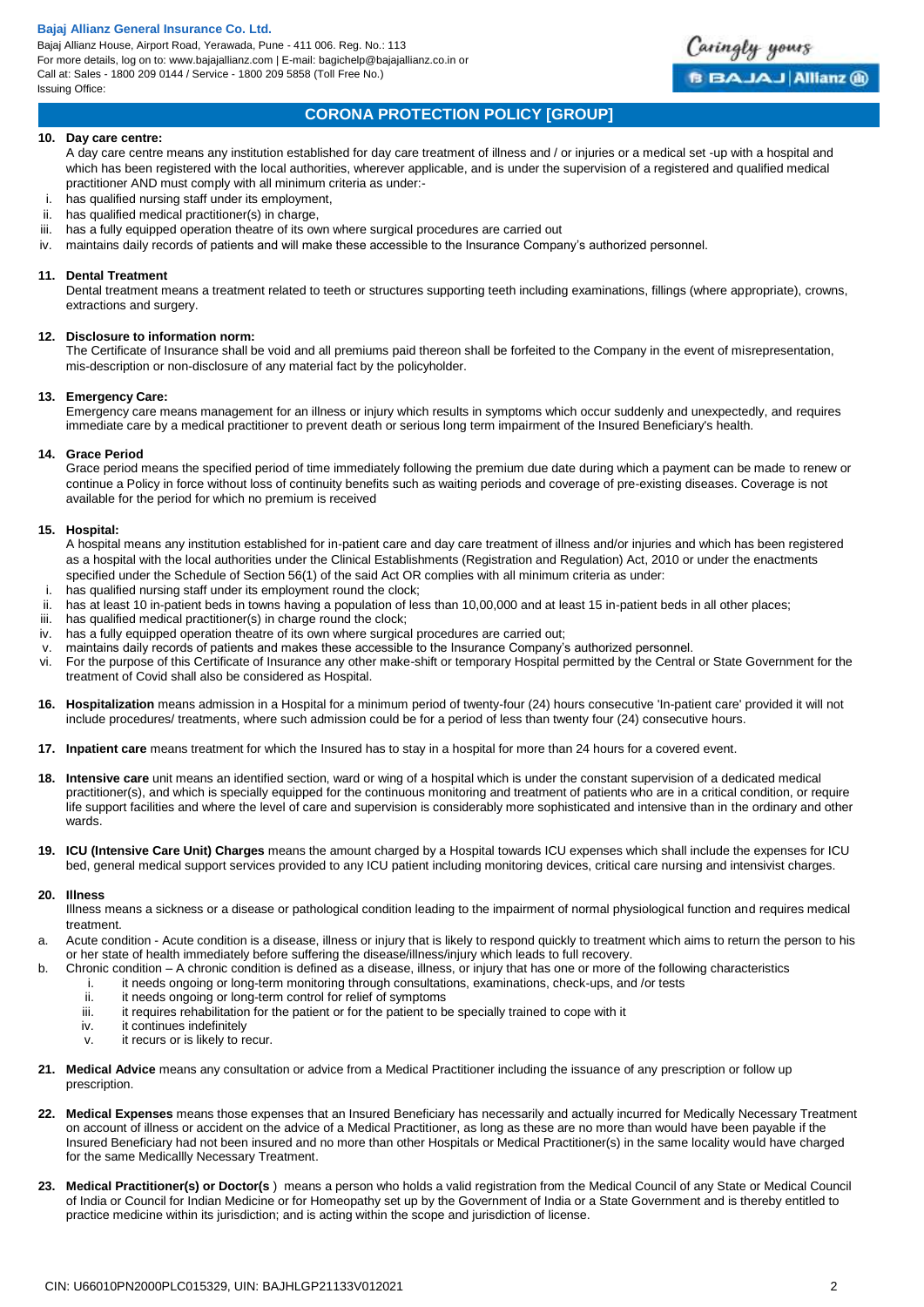Bajaj Allianz House, Airport Road, Yerawada, Pune - 411 006. Reg. No.: 113 For more details, log on to: www.bajajallianz.com | E-mail: bagichelp@bajajallianz.co.in or Call at: Sales - 1800 209 0144 / Service - 1800 209 5858 (Toll Free No.) Issuing Office:

# **CORONA PROTECTION POLICY [GROUP]**

Caringly yours

**BBAJAJ Allianz @** 

- **24. Medically Necessary Treatment** means any treatment, tests, medication, or stay in hospital or part of a stay in hospital which
- i. is required for the medical management of the illness or injury suffered by the Insured;
- ii. must not exceed the level of care necessary to provide safe, adequate and appropriate medical care in scope, duration, or intensity;
- iii. must have been prescribed by a medical practitioner,
- iv. must conform to the professional standards widely accepted in international medical practice or by the medical community in India.

#### **25. Migration**

Migration means, the right accorded to health insurance policyholders (including all members under family cover and members of group health insurance policy), to transfer the credit gained for pre-existing conditions and time bound exclusions, with the same insurer.

- **26. Network Provider** means hospitals or health care providers enlisted by an insurer, TPA or jointly by an Insurer and TPA to provide medical services to an insured by a cashless facility.
- **27. Non-Network provider** means any hospital, day care centre or other provider that is not part of the Network Provider
- **28. Notification of claim** means the process of intimating a claim to the insurer or TPA through any of the recognized modes of communication.
- **29. Out-Patient (OPD) Treatment** means the one in which the Insured Beneficiary visits a clinic or Hospital or associated facility like a consultation room for diagnosis and treatment based on the advice of a Medical Practitioner. The Insured Beneficiary is not admitted as a day care or inpatient

### **30. Portability**

Portability means the right accorded to an individual health insurance policyholder (including all members under family cover) to transfer the credit gained for pre-existing conditions and time-bound exclusions from one insurer to another.

#### **31. Pre-Existing Disease**

- Pre- existing disease means any condition, ailment or injury or disease
- a. That is/are diagnosed by a physician within 48 months prior to the effective date of the policy issued by the insurer or its reinstatement **Or**
- b. For which medical advice or treatment was recommended by, or received from, a physician within 48 months prior to the effective date of the policy issued by the insurer or its reinstatement.
- **32. Pre-Hospitalization Medical Expenses** means Medical Expenses incurred during the period of 30 days preceding the Hospitalization treatment of the Insured Beneficiary, provided that:
- i. Such Medical Expenses are incurred for the same condition for which the Insured Beneficiary's Hospitalization was required, and ii. The In-patient Hospitalization claim/claim for such Hospitalization is admissible by the Insurance Company.
- **33. Post Hospitalization Medical Expenses** means Medical Expenses incurred during the period of 30 days immediately after the Insured Beneficiary is discharged from the Hospital/ completion of provided that:
- Such Medical Expenses are for the same condition for which the Insured Beneficiary person's Hospitalization treatment was required, and
- ii. The inpatient Hospitalization treatment claim for such Hospitalization treatment is admissible by the Insurance Company.
- **34. Qualified nurse** means a person who holds a valid registration from the Nursing Council of India or the Nursing Council of any state in India.

### **35. Reasonable and Customary charges**

Reasonable and Customary charges means the charges for services or supplies, which are the standard charges for the specific provider and consistent with the prevailing charges in the geographical area for identical or similar services, taking into account the nature of the illness / injury involved.

#### **36. Renewal**

Renewal means the terms on which the contract of insurance can be renewed on mutual consent with a provision of grace period for treating the renewal continuous for the purpose of gaining credit for pre-existing diseases, time-bound exclusions and for all waiting periods.

**37. Room Rent** means the amount charged by a Hospital towards Room and Boarding expenses and shall include the associated medical expenses.

#### **38. Surgery or Surgical Procedure**

Surgery or Surgical Procedure means manual and / or operative procedure (s) required for treatment of an illness or injury, correction of deformities and defects, diagnosis and cure of diseases, relief from suffering and prolongation of life, performed in a hospital or day care centre by a medical practitioner.

#### **39. Unproven/Experimental treatment**

Unproven/Experimental treatment means treatment, including drug Experimental therapy, which is not based on established medical practice in India, is treatment experimental or unproven.

## **SECTION B) DEFINITIONS- SPECIFIC DEFINITIONS**

- **1. Age** means age of the Insured Beneficiary or covered Family of Insured Beneficiary in case of floater on last birthday as on date of commencement of the Cover Period under Certificate of Insurance.
- **2. AYUSH Treatment** refers to the medical and / or Hospitalization treatments given under Ayurveda, Yoga and Naturopathy, Unani, Siddha and Homeopathy systems.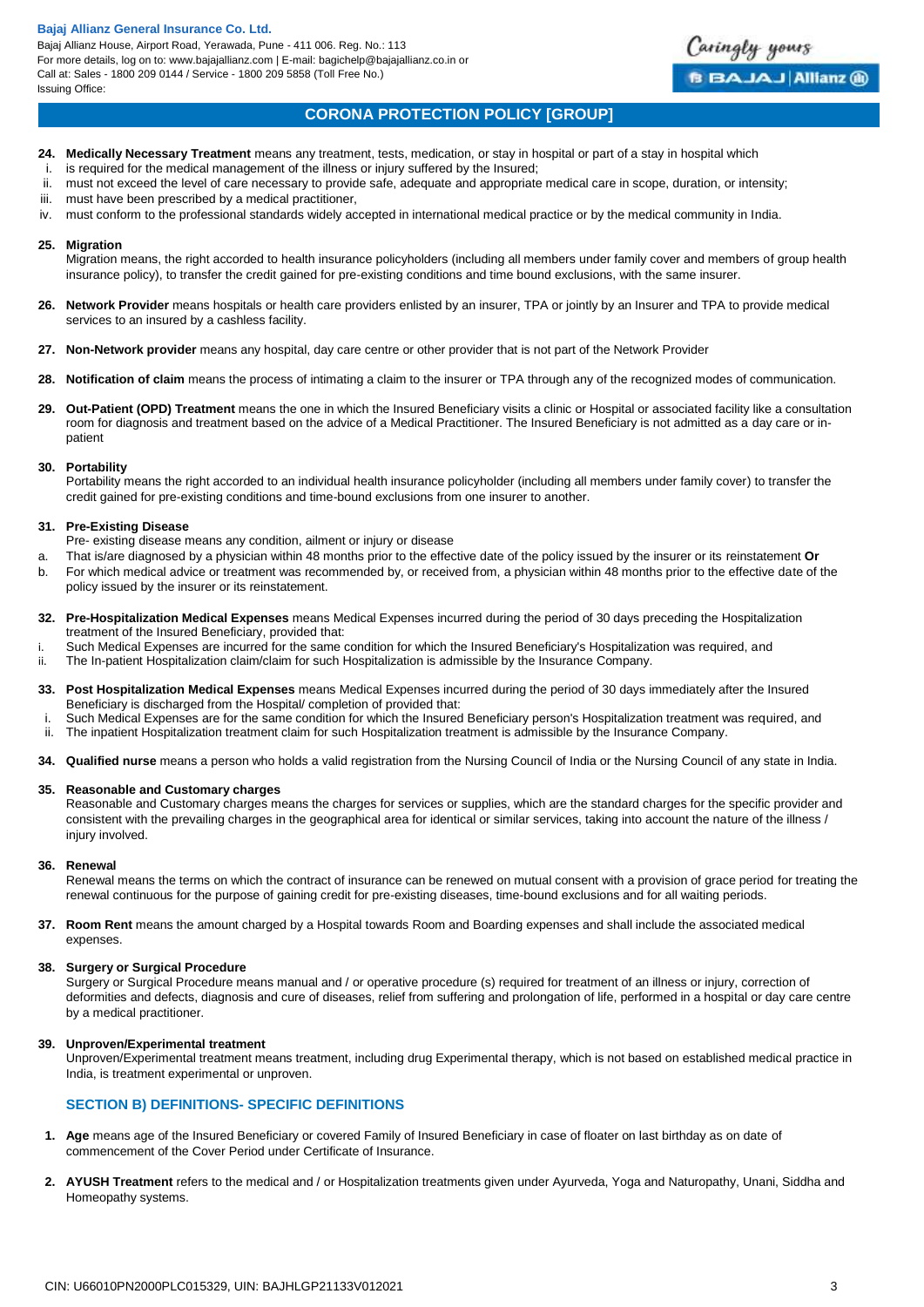Bajaj Allianz House, Airport Road, Yerawada, Pune - 411 006. Reg. No.: 113 For more details, log on to: www.bajajallianz.com | E-mail: bagichelp@bajajallianz.co.in or Call at: Sales - 1800 209 0144 / Service - 1800 209 5858 (Toll Free No.) Issuing Office:



## **CORONA PROTECTION POLICY [GROUP]**

- **3. Break in Certificate of Insurance** means the period of gap that occurs at the end of the existing Cover Period under Certificate of Insurance, when the premium due for renewal on a given Certificate of Insurance is not paid on or before the premium renewal date or within 30 days thereof subject to Group Policy is renewed.
- **4. Certificate of Insurance ["COI"]** means the document issued by the Company to the Insured Beneficiary under the Terms and Conditions of Master Policy/Group Policy detailing the Group Policy Number, Certificate of Insurance number, the **Cover Period** with the commencement date and end/expiry date of the cover, **Insured**

**Beneficiary's** name, address, coverage, benefits, **Sum Insured, Deductible,** condition(s), exclusions and or endorsement(s), and the terms and conditions of the coverage. Provided however if there is any contradiction between what is stated in the wordings attached to Certificate of Insurance and these Group Policy Wordings, then these Group Policy Wordings shall prevail.

- **5. Condition Precedent** means Group Policy and Certificate of Insurance Term or Condition upon which the Company's liability under the Certificate of Insurance read with Group Policy is conditional upon.
- **6. COVID:** For the purpose of this Policy, Coronavirus Disease means COVID-19 as defined by the World Health Organization (WHO) and caused by the virus SARS-CoV2.
- **7. Cover Period:** means period as specified in the respective Certificate of Insurance issued to the Insured Beneficiary during which he/she is insured as per Terms and Conditions of Certificate of Insurance read with the Master Policy.

#### **8. Corona Top-up** –

Aggregate deductible- Aggregate deductible is a cost sharing requirement under this Certificate of Insurance that provides the Company will not be liable for a specified rupee amount of the covered expenses for Covid claims for members covered under the policy, which will apply before any benefits are payable by the Company. A deductible does not reduce the sum Insured Beneficiary.

## **9. Corona Booster**

Aggregate deductible- Aggregate deductible is a cost sharing requirement under this Certificate of Insurance that provides the Company will not be liable for a specified rupee amount of the covered expenses for claim for the members covered under this plan, which will apply before any benefits are payable by the Company. A deductible does not reduce the sum Insured as mentioned in the Certificate of Insurance.

**10. Family** means, the Family that consists of the proposer and any one or more of the family members as mentioned below:

- i. Legally wedded spouse.
- ii. Parents and Parents-in-law.
- iii. Dependent Children (i .e. natural or legally adopted) between the day 1 of age to 25 years. If the child above 18 years of age is financially independent, he or she shall be ineligible for coverage.
- iv. For the purpose of Floater Sum Insured, under Cetificate of Insurance, -includes the Insured Beneficiary, His/ Her lawfully Family.
- **11. Group-** The definition of a group as per the provisions of Insurance Regulatory and Development Authority of India (Health Insurance) Regulations, 2016, read with group guidelines issued by IRDAI vide circular No. 015/IRDA/Life/Circular/GI Guidelines/ 2005 dated 14th July 2005, as amended/modified/further guidelines issued, from time to time.
- **12. Group Policy or Master Policy** the Proposal//transcript of proposal for Certificate of Insurance, the Group Policy Schedule/ Bajaj Allianz CORONA PROTECT Group Policy Schedule and any applicable endorsements or extensions attaching to or forming part thereof either on the effective date or during the Policy Period along with these Terms and Conditions, and the Proposal, declaration, of the insurance coverage and exclusions and copay and deductible and under which Certificates of Insurance will be issued to the Insured Beneficiary/ies, either on the Risk Inception Date of Group Policy Schedule or during the Group Policy Period. The validity of the **Master Policy** shall be for a period of twelve months as mentioned in the **Group Policy Schedule.**
- **13. "Insured Member/s" or "Insured Beneficiary"/ "Insured Beneficiaries"** means individual persons for whom the Group Policy Holder has taken the Group Insurance Group Policy basis which Certificate of Insurance is issued by the Company to the Insured Beneficiary/Insured Member.
- **14. Group Policy Holder/Group Manager/Proposer/Group Administered or "Insured"** is the Organization or Legal Entity which has taken the Group Policy on behalf of all Insured Beneficiaries whose name is mentioned in Group Policy Schedule.
- **15. Master Policy or Group Policy Period** means period of Insurance for which the Group Policy/Master Policy is valid in the name of Group Manager/Group Policy Holder.
- **16. Group Policy Schedule** means the Group Policy Schedule and any annexure to it read with respective Certificate of Insurance which are forming part of the Group Policy.
- **17. Group Policy** means these Group Policy wordings, the Group Policy Schedule and any applicable endorsements or extensions attaching to or forming part thereof. The Group Policy contains details of the extent of cover available to the Insured Beneficiary, what is excluded from the cover and the Terms & Conditions on which the Group Policy is issued to the Insured Beneficiary.
- **18. Group Policy period** means the date between the commencement date specified in the Master Policy or Group Policy Schedule with Risk Inception Date to Risk Expiry Date.
- **19. Group Policy Schedule or Schedule** means the Group Policy schedule and any annexure to it read with respective Certificate of Insurance which are forming part of the Group Policy.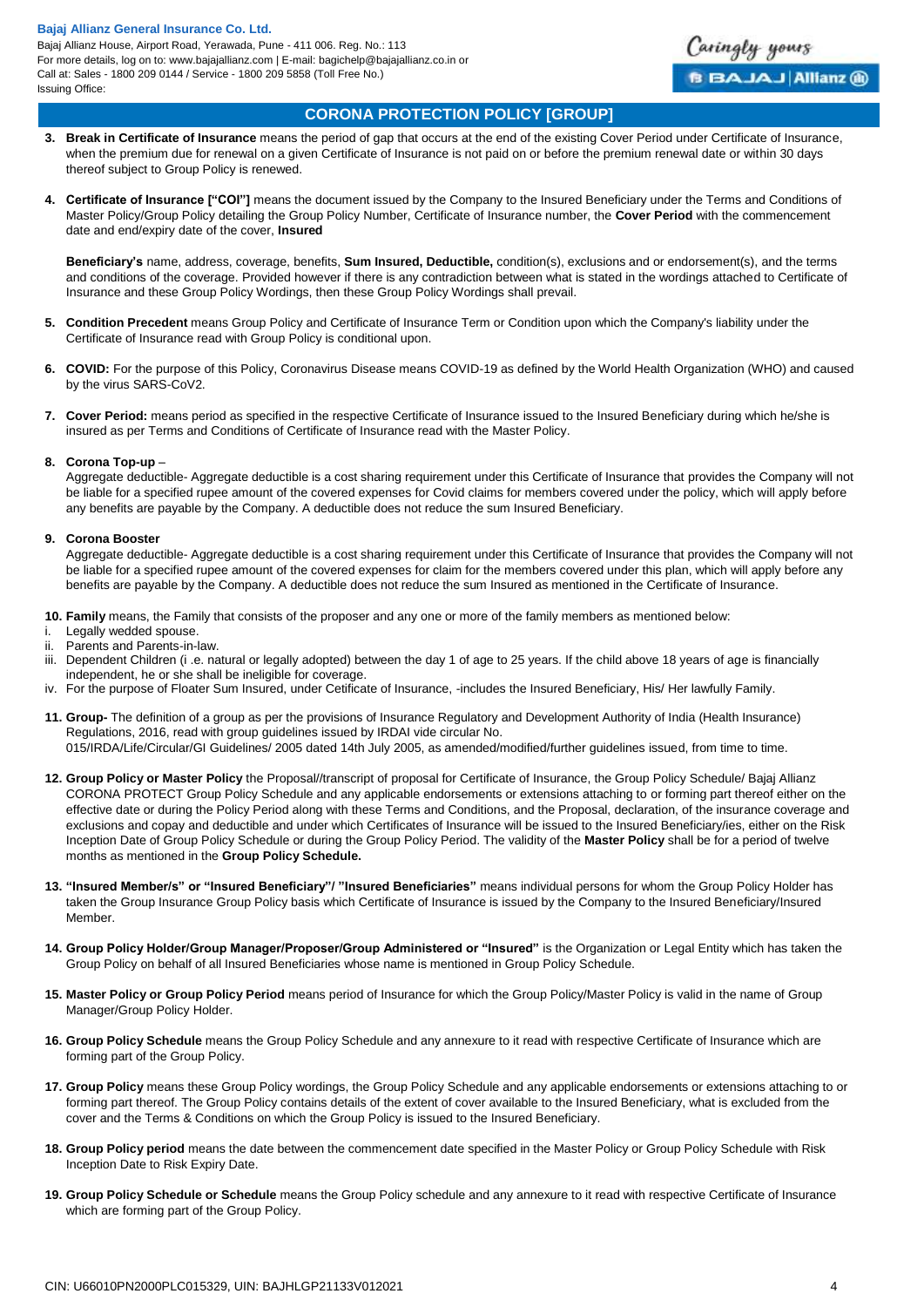Bajaj Allianz House, Airport Road, Yerawada, Pune - 411 006. Reg. No.: 113 For more details, log on to: www.bajajallianz.com | E-mail: bagichelp@bajajallianz.co.in or Call at: Sales - 1800 209 0144 / Service - 1800 209 5858 (Toll Free No.) Issuing Office:



## **CORONA PROTECTION POLICY [GROUP]**

- **20. Sub-limit** means a cost sharing requirement under a health insurance Certificate of Insurance in which an Insurer would not be liable to pay any amount in excess of the pre-defined limit
- **21. Sum Insured** means the amount stated in the Certificate of Insurance, which is the maximum amount (regardless of the number of claims made) for any one claim and/or in the aggregate for all claims by the Insured Beneficiary under Certificate of Insurance during the Cover Period.
- **22. Third Party Administrator (TPA)** means a Company registered with the Authority, and engaged by an Insurer, for a fee or by whatever name called and as may be mentioned in the health services agreement, for providing health services.
- **23. Waiting Period** means a period from the inception of this Group Policy or the Certificate of Insurance, as the case may be, during which Covid is not covered.
- **24. You, Your, Yourself, His/Her, He/ She** named in the **Certificate of Insurance** means the **Insured Beneficiary** that We insure.
- **25. We/Us/Our/Company/Insurer** means Bajaj Allianz General Insurance Company Limited

## **SECTION C) BENEFITS COVERED UNDER THE POLICY**

#### **Cover Period Under Certificate Of Insurance:**

Cover Period will be 12 Months (Annual)

#### **Eligibility**

- 1. All Group Members forming part of the Group can be covered with Individual Sum Insured for each Insured Beneficiary.<br>2. All Families of Insured Beneficiaries forming part of the Group can be covered with Floater Sum Ins
- 2. All Families of Insured Beneficiaries forming part of the Group can be covered with Floater Sum Insured for each of Insured Beneficiary and His/Her Family.

#### **Operative Clause**

This Group Policy read with respective Certificate of Insurance exclusively provides indemnity for risk covers against Novel Coronavirus Disease 2019 officially named as COVID-19 ("Covid") which is caused by Severe Acute Respiratory Syndrome Coronavirus-2 (SARS-CoV-2).

The Insured Beneficiary will be covered towards Hospitalization expenses (as an in-patient) incurred due to Coronavirus Disease subject to terms, conditions and exclusions of the Group Policy read with Certificate of Insurance. Provided further that, any amount payable under the policy shall be subject to the terms of coverage exclusions, conditions and definitions of this Group Policy and the limit up to Sum Insured opted under Certificate of Insurance [COI]. Maximum liability of the Company under all such Claims during the Cover Period shall be the Sum Insured opted and specified in the Schedule.

#### **BASE COVER:**

The cover listed below is inbuilt Group Policy benefit and shall be available to all Insured Beneficiaries to whom Certificate of Insurance is issued in accordance with the procedures set out in this Group Policy.

Insured Beneficiary has to Opt one of the cover under Base Plan viz either Section 1, or Section 2 or Section 3.

## **SECTION 1 – HOSPITALIZATION**

## **1.1. Covid Hospitalization Cover**

- The Company shall indemnify Medical Expenses incurred for Hospitalization of the Insured Beneficiary during the Cover Period for the treatment of Covid on Positive diagnosis of Covid in a government laboratories or ICMR approved private laboratories including the expenses incurred on treatment of any comorbidity along with the treatment for Covid up to the Sum Insured specified in the Certificate of Insurance, for, Room Rent, Boarding, Nursing Expenses as provided by the Hospital/ Nursing Home.
- II. Intensive Care Unit (ICU) I Intensive Cardiac Care Unit (lCCU) expenses.
- III. Surgeon, Anaesthetist, Medical Practitioner, Consultants, Specialist Fees whether paid directly to the treating Medical Practitioner surgeon or to the Hospital
- IV. Anaesthesia, blood, oxygen, operation theatre charges, surgical appliances, ventilator charges, medicines and drugs, costs towards diagnostics, diagnostic imaging modalities, PPE Kit, gloves, mask and such similar other expenses
- V. Road Ambulance subject to a maximum of Rs.2000/- per Hospitalization for the Ambulance services offered by a Hospital or by an Ambulance service provider, provided that the Ambulance is availed only in relation to Covid Hospitalization for which the Company has accepted a claim under section This also includes the cost of the transportation of the Insured Beneficiary from a Hospital to the another Hospital as prescribed by a Medical Practitioner. Note:
- I. Expenses of Hospitalization for a minimum period of 24 consecutive hours only shall be admissible.

#### **1.2. AYUSH Treatment**

The Company shall indemnify Medical Expenses incurred for inpatient care treatment for Covid on Positive diagnosis of Covid test in a government laboratories or ICMR approved private laboratories including the expenses incurred on treatment of any comorbidity along with the treatment for Covid under Ayurveda, Yoga and Naturopathy, Unani, Siddha and Homeopathy systems of medicines during the Cover Period up to the limit of Sum Insured as specified in the Certificate of Insurance in any AYUSH Hospital.

Covered expenses shall be as specified under Covid Hospitalization Expenses (Section 1.1)

#### **1.3. Pre Hospitalization**

The Company shall indemnify pre-Hospitalization Medical Expenses incurred, related to an admissible Hospitalization for a fixed period of 30 days prior to the date of admissible Hospitalization/ covered under the Certificate of Insurance

#### **1.4. Post Hospitalization**

The Company shall indemnify post Hospitalization Medical Expenses incurred, related to an admissible Hospitalization for a fixed period of 30 days from the date of discharge from the Hospital, following an admissible Hospitalization covered under the Certificate of Insurance.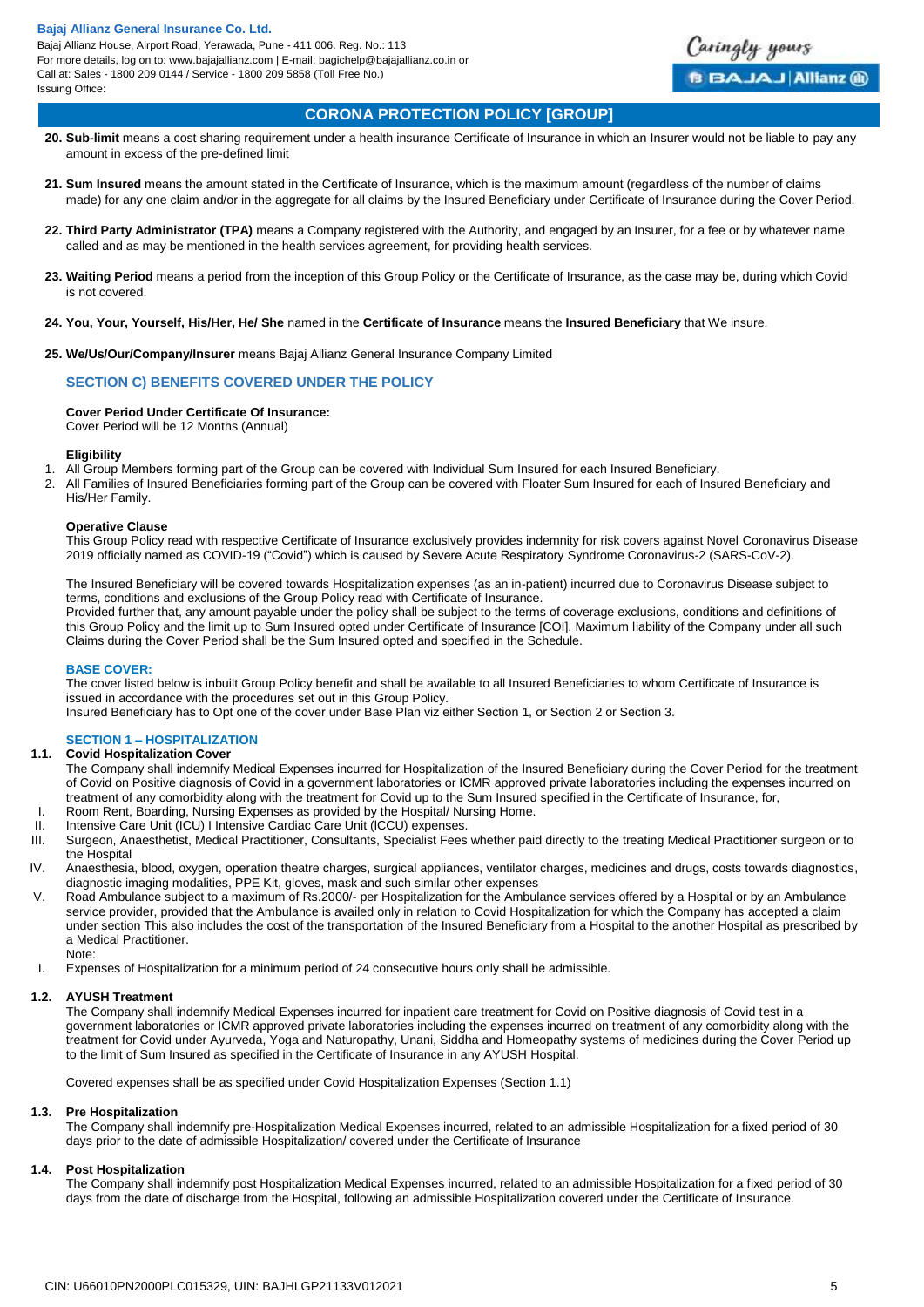Bajaj Allianz House, Airport Road, Yerawada, Pune - 411 006. Reg. No.: 113 For more details, log on to: www.bajajallianz.com | E-mail: bagichelp@bajajallianz.co.in or Call at: Sales - 1800 209 0144 / Service - 1800 209 5858 (Toll Free No.) Issuing Office:



## **CORONA PROTECTION POLICY [GROUP]**

**1.5.** The expenses that are not covered in this Certificate of Insurance are placed under List-I of Annexure-A. The list of expenses that are to be subsumed into room charges, or procedure charges or costs of treatment are placed under List-II, List-Ill and List-IV of Annexure-A respectively.

## **SECTION 2- CORONA TOP-UP**

#### **2. Corona Top-up**

The Company hereby agrees to pay in respect of an admissible claim amount in excess of Aggregate deductible, any or all of the covers mentioned under 1.1, 1.2,1.3, 1.4 & 1.5 subject to the Sum Insured, limits, terms, conditions and definitions, exclusions contained or otherwise expressed in the Certificate of Insurance read with this Group Policy

#### Definition applicable to Corona Top-up -

Aggregate deductible- Aggregate deductible is a cost sharing requirement under this Certificate of Insurance that provides the Company will not be liable for a specified rupee amount of the covered expenses for Covid claims for members covered under the policy, which will apply before any benefits are payable by the Company. A deductible does not reduce the sum Insured Beneficiary.

#### **SECTION 3- CORONA BOOSTER**

#### **3. Corona Booster:**

The Company hereby agrees to pay in respect of an admissible claim amount in excess of Aggregate deductible, any or all of the covers mentioned under 1.1, 1.2,1.3, 1.4 & 1.5 subject to the Sum Insured, limits, terms, conditions and definitions, exclusions contained or otherwise expressed in the Certificate of Insurance read with this Group Policy

## **Definition applicable to Corona Booster**

Aggregate deductible- Aggregate deductible is a cost sharing requirement under this Certificate of Insurance that provides the Company will not be liable for a specified rupee amount of the covered expenses for claim for the members covered under this plan, which will apply before any benefits are payable by the Company. A deductible does not reduce the sum Insured as mentioned in the Certificate of Insurance.

#### **Conditions applicable to Corona Booster**

- 1. For this coverage deductible shall be Maximum Hospitalization Sum Insured amount of the existing other group mediclaim policy [other than Certificate of Insurance under this Group Policy] of the Insured Beneficiary.
- 2. Any claim under this Certificate of Insurance shall be triggered by the Company only if deductible as mentioned in existing other group mediclaim policy [other than Certificate of Insurance under this Group Policy] in favour of the Insured Beneficiary has been exhausted.
- 3. If You opt for this optional cover, Certificate of Insurance shall cover all coverage mentioned in Section 1 and other Optional Covers (if opted) within Sum Insured, limits, terms, conditions and definitions, exclusions in excess of deductible as mentioned in Certificate of Insurance.
- 4. While the claims under the existing group mediclaim policy is to be adjudicated as per the prevailing terms and conditions of the existing group mediclaim policy, and the claims that are utilized from the Corona Booster (Certificate of Insurance) will be administered as per the terms and conditions of the Corona Protection Policy (Group).
- 5. The scope of this optional cover is restricted to Covid related Hospitalization expenses during the Cover Period.
- 6. The deductible is applicable in aggregate towards Hospitalization expenses incurred during the Cover Period.

#### **4. OPTIONAL COVERS:**

The covers listed below are Optional benefits under Certificate of Insurance and shall be available by Insured Beneficiary on payment of additional premium and in accordance with the terms set out in the Group Policy, if the listed cover is opted. Optional cover/s can be opted along with section 1, Section2 or section 3 specified under Base plan.

#### **4.1.Hospital Daily Cash:**

The Company shall pay the Insured Beneficiary as per the "Per Day" plan opted for each 24 hours of continuous Hospitalization for which the Company has accepted a claim for COVID 19 positive.

The benefit shall be payable maximum up to 15 days during a Cover Period in respect of every Insured Beneficiary.

**Note:** Payment under this benefit will not reduce the base sum insured mentioned in Certificate of Insurance.

#### **4.2.Waiver of Waiting Period:**

If You opt for this optional cover, this Certificate of Insurance shall be extended to Waive of 15 days waiting Period i.e. waiver for Clause in Section D.I.1 as mentioned in Waiting Period.

## **SECTION D) EXCLUSIONS - STANDARD EXCLUSIONS**

The Company shall not be liable to make any payment under the Certificate of Insurance, in respect of any expenses incurred in connection with or in respect of:

1. Investigation & Evaluation (Code- Excl 04)

Expenses related to any admission primarily for diagnostics and evaluation purposes. Any diagnostic expenses which are not related or not incidental to the Covid 19 diagnosis and treatment.

- 2. Rest Cure, rehabilitation and respite care (Code- Exc105)
- Expenses related to any admission primarily for enforced bed rest and not for receiving treatment. This also includes:
- I. Custodial care either at home or in a nursing facility for personal care such as help with activities of daily living such as bathing, dressing,
- moving around either by skilled nurses or assistant or non-skilled persons.
- II. Any services for people who are terminally ill to address physical, social, emotional and spiritual needs.

# **SECTION D) EXCLUSIONS - SPECIFIC EXCLUSIONS**

# **I. WAITING PERIOD**

The Company shall not be liable to make any payment under the Certificate of Insurance in connection with or in respect of following expenses till the expiry of waiting period mentioned below:

1. First Fifteen Days Waiting Period Expenses related to the treatment of Covid 19 within 15 days from the Certificate of Insurance commencement date shall be excluded.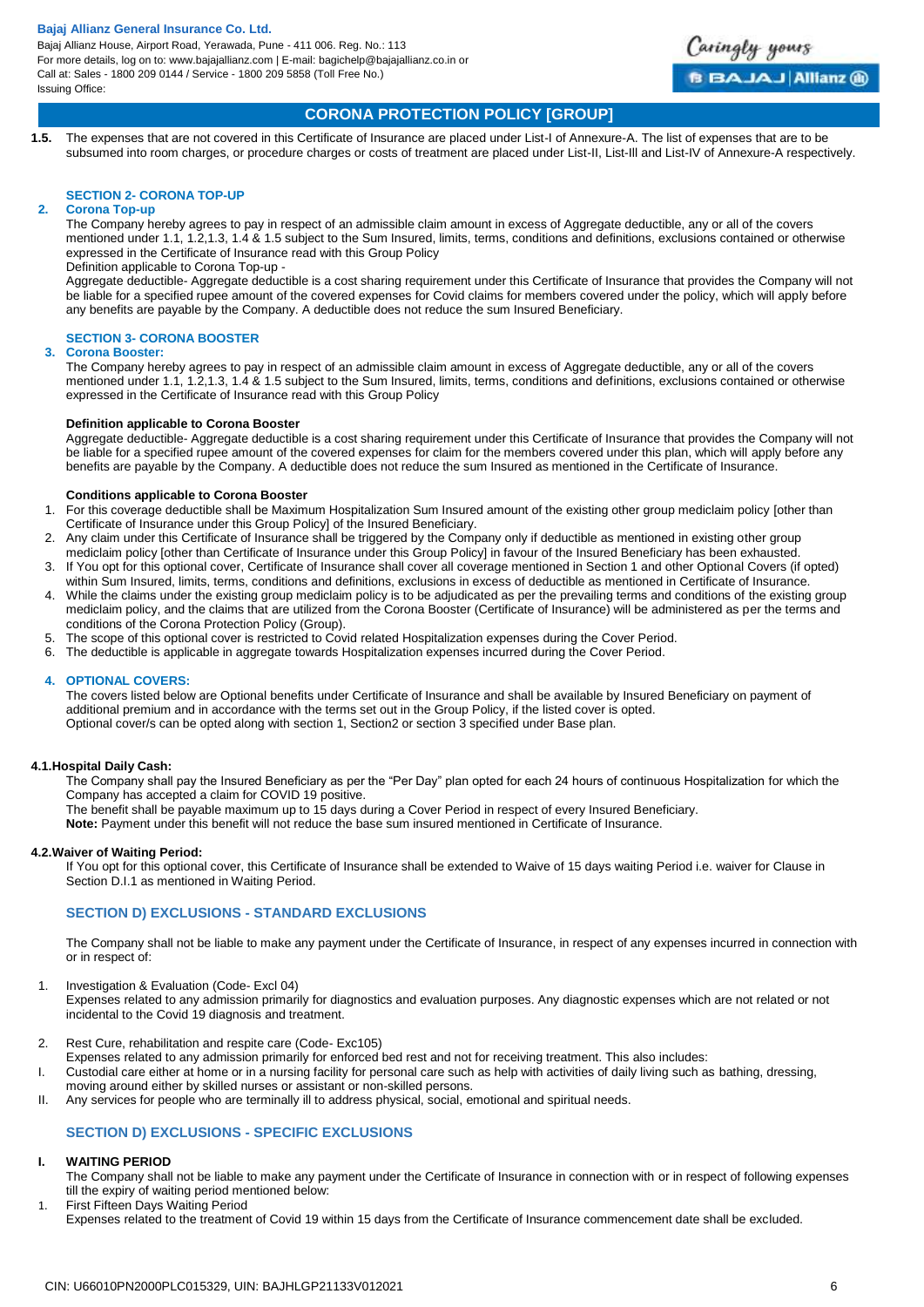Bajaj Allianz House, Airport Road, Yerawada, Pune - 411 006. Reg. No.: 113 For more details, log on to: www.bajajallianz.com | E-mail: bagichelp@bajajallianz.co.in or Call at: Sales - 1800 209 0144 / Service - 1800 209 5858 (Toll Free No.) Issuing Office:



# **CORONA PROTECTION POLICY [GROUP]**

### **II. EXCLUSIONS**

- 1. Dietary supplements and substances that can be purchased without prescription, including but not limited to Vitamins, minerals and organic substances u n less prescribed by a Network Provider as part of Hospitalization claim.
- 2. Unproven Treatments: Expenses related to any unproven treatment, services and supplies for or in connection with any treatment. Unproven treatments are treatments, procedures or supplies that lack significant medical documentation to support their effectiveness. However, treatment authorized by the government for the treatment of Covid 19 shall be covered.
- 3. Any claim in relation to Covid 19 where it has been diagnosed prior to Group Policy Start Date.
- 4. Any expenses incurred on Day Care treatment and OPD treatment
- 5. Diagnosis /Treatment outside the geographical limits of India
- 6. Testing done at a Diagnostic centre which is not authorized by the Government/ICMR shall not be recognized under this Group Policy 7. All covers under this Group Policy shall cease if the Insured Person travels to any country placed under travel restriction by the Government of India.

## **SECTION E) GENERAL TERMS AND CLAUSES - STANDARD GENERAL TERMS AND CLAUSES**

## **1. Disclosure of information**

The policy shall be void and all premium paid thereon shall be forfeited to the Company in the event of misrepresentation, mis description or non-disclosure of any material fact by the policyholder.

## **2. Condition Precedent to Admission of Liability**

The terms and conditions of the policy must be fulfilled by the Insured Person for the Company to make any payment for claim(s) arising under the policy

## **3. Claim Settlement. (provision for Penal interest)**

- i. The Company shall settle or reject a claim, as the case may be, within 30 days from the date of receipt of last necessary document. ii. ln the case of delay in the payment of a claim, the Company shall be liable to pay interest to the policyholder from the date of receipt of last
- necessary document to the date of payment of claim at a rate 2% above the bank rate. iii. However, where the circumstances of a claim warrant an investigation in the opinion of the Company, it shall initiate and complete such investigation at the earliest, in any case not later than 30 days from the date of receipt of last necessary document- ln such cases, the Company
- shall settle or reject the claim within 45 days from the date of receipt of last necessary document.
- iv. ln case of delay beyond stipulated 45 days, the Company shall be liable to pay interest to the policyholder at a rate 2% above the bank rate from the date of receipt of last necessary document to the date of payment of claim.

## **4. Complete Discharge**

Any payment to the policyholder, insured person or his/ her nominees or his/ her legal representative or assignee or to the Hospital, as the case may be, for any benefit under the policy shall be a valid discharge towards payment of claim by the Company to the extent of that amount for the particular claim

#### **5. Fraud**

- i. If any claim made by the Insured beneficiary, is in any respect fraudulent, or if any false statement, or declaration is made or used in support thereof, or if any fraudulent means or devices are used by the Insured beneficiary or anyone acting on his/her behalf to obtain any benefit under this policy, all benefits under this policy and the premium paid shall be forfeited.
- ii. Any amount already paid against claims made under this policy but which are found fraudulent later shall be repaid by all
- recipient(s)/policyholder(s), who has made that particular claim, who shall be jointly and severally liable for such repayment to the insurer.
- iii. For the purpose of this clause, the expression "fraud" means any of the following acts committed by the Insured beneficiary or by his agent or the hospital/ doctor/any other party acting on behalf of the Insured beneficiary, with intent to deceive the insurer or to induce the insurer to issue an insurance policy:
- a) the suggestion, as a fact of that which is not true and which the Insured beneficiary does not believe to be true;
- b) the active concealment of a fact by the Insured beneficiary having knowledge or belief of the fact;
- c) any other act fitted to deceive; and<br>d) any such actor omission as the law
- any such actor omission as the law specially declares to be fraudulent

The Company shall not repudiate the claim and / or forfeit the policy benefits on the ground of Fraud, if the Insured beneficiary / beneficiary can prove that the misstatement was true to the best of his knowledge and there was no deliberate intention to suppress the fact or that such misstatement of or suppression of material fact are within the knowledge of the insurer

#### **6. Nomination**

The Insured Beneficiary is required at the inception of the Certificate of Insurance to make a nomination for the purpose of payment of claims under the Certificate of Insurance in the event of death of the Insured Beneficiary. Any change of nomination shall be communicated to the Company in writing and such change shall be effective only when an endorsement on the Certificate of Insurance is made. In the event of death of the Insured Beneficiary, the Company will pay the nominee {as named in the Certificate of Insurance/Endorsement (if any)} and in case there is no subsisting nominee, to the legal heirs or legal representatives of the Insured Beneficiary whose discharge shall be treated as full and final discharge of its liability under the Certificate of Insurance.

## **7. Withdrawal of Group Policy**

- i. In the likelihood of this product being withdrawn in future, the Company will intimate the Insured Beneficiary about the same 90 days prior to expiry of the Certificate of Insurance.
- ii. Insured Beneficiary will have the option to migrate to similar health insurance product available with the Company at the time of renewal with all the accrued continuity benefits such as waiver of waiting period. as per IRDAI guidelines, provided the Certificate of Insurance has been maintained without a break.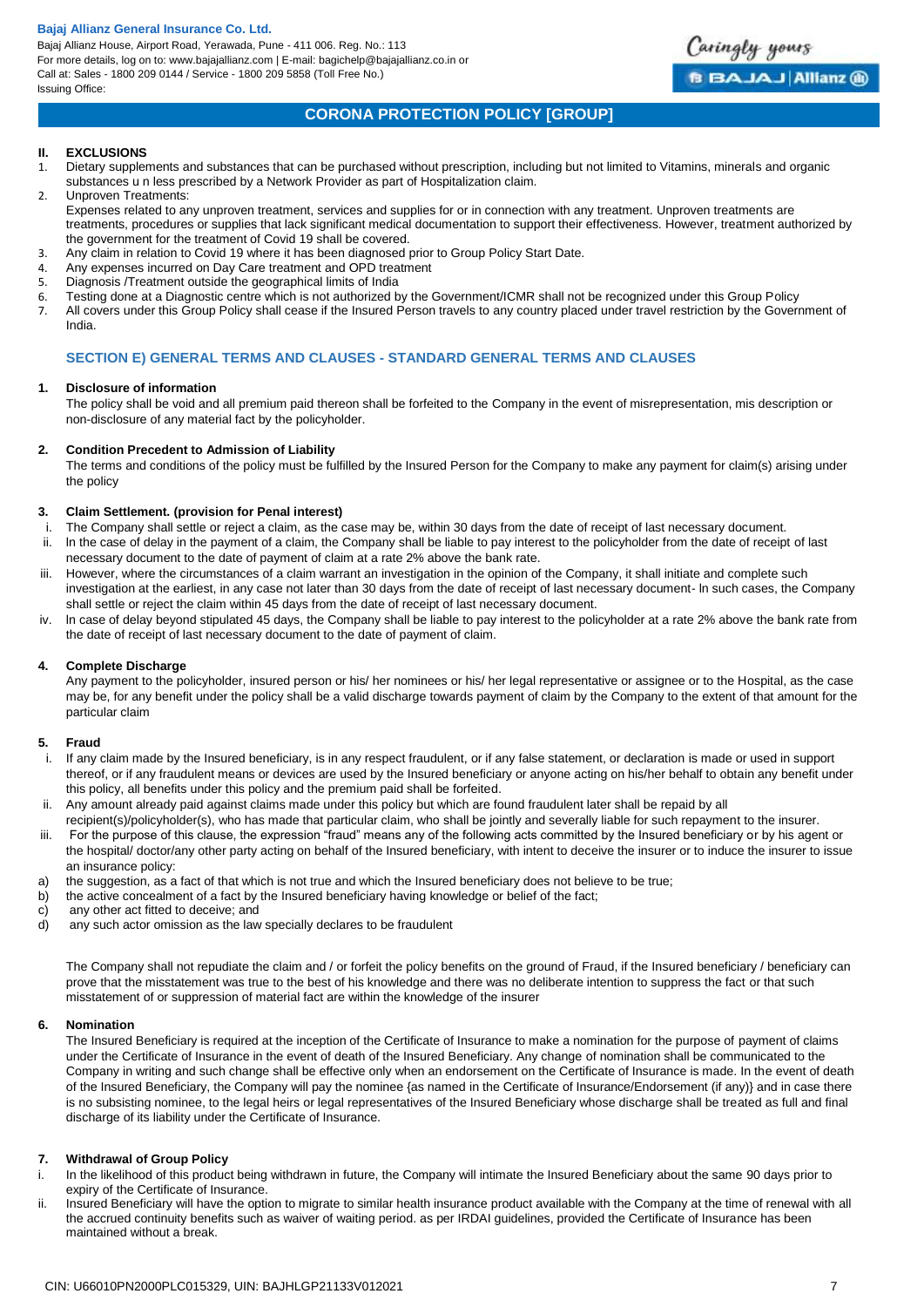Bajaj Allianz House, Airport Road, Yerawada, Pune - 411 006. Reg. No.: 113 For more details, log on to: www.bajajallianz.com | E-mail: bagichelp@bajajallianz.co.in or Call at: Sales - 1800 209 0144 / Service - 1800 209 5858 (Toll Free No.) Issuing Office:



# **CORONA PROTECTION POLICY [GROUP]**

## **8. Redressal Of Grievance**

The company has always been known as a forward-looking customer centric organization. It takes immense pride in its approach of "Caringly Yours". To provide you with top-notch service on all fronts, the company has provided with multiple platforms via which you can always reach out to us at below mentioned touch points

- 1. Our toll-free number 1-800-209- 5858 or 020-30305858, say Say "Hi" on WhatsApp on +91 7507245858
- 2. Branches for resolution of your grievances / complaints, the Branch details can be found on our website
- [www.bajajallianz.com/branch-locator.html](http://www.bajajallianz.com/branch-locator.html) 3. Register your grievances / complaints on our website
- 
- [www.bajajallianz.com/about-us/customer-service.html](http://www.bajajallianz.com/about-us/customer-service.html)
- 4. E-mail
- a) Level 1: Write to [bagichelp@bajajallianz.co.in](mailto:bagichelp@bajajallianz.co.in) and for senior citizens to [seniorcitizen@bajajallianz.co.in](mailto:seniorcitizen@bajajallianz.co.in)
- b) Level 2: In case you are not satisfied with the response given to you at Level 1 you may write to our Grievance Redressal Officer at [ggro@bajajallianz.co.in](mailto:ggro@bajajallianz.co.in)
- c) Level 3: If in case, your grievance is still not resolved, and you wish to talk to our care specialist, please give a missed call on +91 80809 45060 OR SMS To 575758 and our care specialist will call you back
- 5. If you are still not satisfied with the decision of the Insurance Company, you may approach the Insurance Ombudsman, established by the Central Government for redressal of grievance. Detailed process along with list of Ombudsman offices are available at [www.cioins.co.in/ombudsman.html](http://www.cioins.co.in/ombudsman.html)

The contact details of the Insurance Ombudsman offices have been provided in **Annexure II**

## **SECTION E) GENERAL TERMS AND CLAUSES – SPECIFIC TERMS AND CLAUSES**

#### **9. Services Offered by TPA (To be stated where TPA is involved)**

Servicing of claims, i.e., claim ad missions and assessments, under this Group Policy by way of pre-authorization of cashless treatment or processing of claims other than cashless claims or both, as per the underlying terms and conditions of the Certificate of Insurance.

The services offered by a TPA shall not include

- I. Claim settlement and claim rejection;
- II. Any services directly to any Insured Beneficiary or to any other person unless such service is in accordance with the terms and conditions of the Agreement entered into with the Company.

#### **10. Payment of Claim**

All claims under the Certificate of Insurance shall be payable in Indian currency only.

#### **11. Eligible Entry Age Limit :**

| Insured Beneficiary and His/ Her Family Eligible age |                      |
|------------------------------------------------------|----------------------|
| Self, Spouse, Parents, Parents-in-law                | 18 years to 75 years |
| Dependent Children                                   | 45 days to 30 years  |

#### **12. Non-Disclosure of any Material Information**

The Certificate of Insurance shall be null and void and no benefit shall be payable in the event of untrue or incorrect statements, misrepresentation, misdescription or on non-disclosure in any material particular in the proposal, personal statement, declaration and connected documents, or any material information having been withheld, or a claim being fraudulent or any fraudulent means or devices being used by the Insured Beneficiary or any one acting on His/Her behalf to obtain any benefit under this Certificate of Insurance.

#### **13. Records to be maintained**

The Insured Beneficiary shall keep an accurate record containing all relevant medical records and shall al low the Company or its representatives to inspect such records. The Group Policyholder or Insured Beneficiary shall furnish such information as the Company may require for settlement of any claim under the Group Policy, within reasonable time limit and within the time limit specified in the Group Policy.

#### **14. Notice & Communication**

- I. Any notice, direction, instruction or any other communication related to the Group Policy should be made in writing.
- II. Such communication shall be sent to the address of the Company or through any other electronic modes specified in the Certificate of
- Insurance. III. The Company shall communicate to the Insured at the address or through any other electronic mode mentioned in the schedule.

## **15. Multiple Certificate of Insurances**

- 1. In case of multiple Certificate of Insurances taken by an Insured Beneficiary during a period from the same or one or more Insurers to indemnify treatment costs, the Insured Beneficiary shall have the right to require a settlement of His/ Her claim in terms of any of His/ Her policies. In all such cases the Insurer if chosen by the Insured Beneficiary shall be obliged to settle the claim as long as the claim is within the limits of and according to the terms of the chosen Insured Beneficiary.
- 2. Insured Beneficiary having multiple Certificate of Insurances shall also have the right to prefer claims under this Certificate of Insurance for the amounts disallowed under any other Certificate of Insurance I/retain individual policies, even if the sum Insured is not exhausted. Then the insurers shall independently settle the claim subject to the terms and conditions of this Certificate of **Insurance**
- 3. If the amount to be claimed exceeds the Sum Insured under a single Certificate of Insurance, the Insured Beneficiary shall have the right to choose insurers from whom He/She wants to claim the balance amount.
- 4. Where an Insured Beneficiary has policies from more than one insurer to cover the same risk on indemnity basis, the Insured Beneficiary shall only be indemnified the Hospitalization costs in accordance with the terms and conditions of the chosen policy.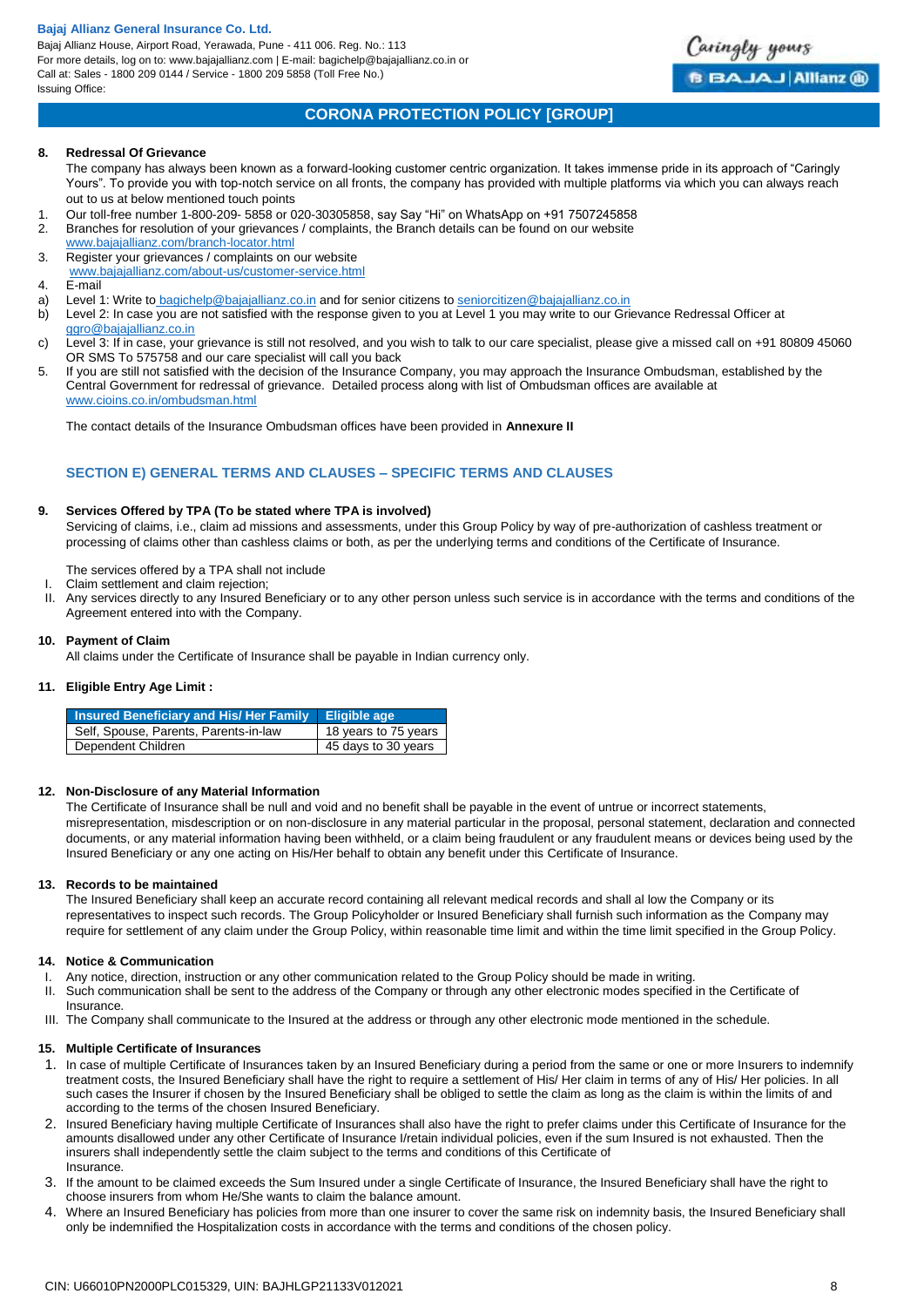Bajaj Allianz House, Airport Road, Yerawada, Pune - 411 006. Reg. No.: 113 For more details, log on to: www.bajajallianz.com | E-mail: bagichelp@bajajallianz.co.in or Call at: Sales - 1800 209 0144 / Service - 1800 209 5858 (Toll Free No.) Issuing Office:



## **CORONA PROTECTION POLICY [GROUP]**

#### **16. Cancellation**

The Company may cancel the Group Policy at any time on grounds of mis-representation, non-disclosure of material facts, fraud by the Insured Person, by giving 7 days' written notice. There would be no refund of premium on cancellation on grounds of misrepresentation, non-disclosure of material facts or fraud.

### **17. Cancellation of Master Policy:**

The Company may cancel the Master Policy by giving 15 days' notice to Master Policy Holder and or due to Master Policy Holders misrepresentation, fraud, non-disclosure of material facts, if any false statement or declaration is made or used and or if the Cancellation of Master Policy is required due to regulatory requirements.

The Master Policy may be cancelled by the Policy Holder at any time before the expiry of the Master Policy Period by giving at least 15 days written notice to the Company.

## **18. Cancellation of Certificate of Insurance:**

- **i.** The Certificate of Insurance may be cancelled by or on behalf of the Company by giving the Insured Beneficiary at least 15 days of written notice. This policy is non-refundable and no premium shall be refunded.
- **ii.** Under normal circumstances, Certificate of Insurance will not be cancelled except for reasons of mis-representation, fraud, nondisclosure of material facts, if any false statement or declaration is made or used or non-cooperation. In cases of cancellation of Certificate of Insurance on grounds of misrepresentation, fraud, non-disclosure of material facts, or if any false statement or declaration is made or used premium shall be forfeited and no refund of premium shall be made by the Company. In other cases of cancellation of Certificate of Insurance by the Company, premium will be refunded on pro-rata basis.

## **19. Arbitration**

- **i.** If any dispute or difference shall arise as to the quantum of claim to be paid under the Certificate of Insurance (liability/claim being otherwise admitted by the Company), such difference shall independently of all other questions be referred to the decision of a sole arbitrator to be appointed mutually in writing by the Company and the respective Insured Beneficiary who has made claim under the Certificate of Insurance or if they cannot agree upon a single arbitrator within 30 days of any party [the Company or the respective Insured Beneficiary who has made claim under the Certificate of Insurance] invoking arbitration, the same shall be referred to a panel of three arbitrators, comprising of two arbitrators, one each to be appointed by the Company and Insured Beneficiary who has made claim under the Certificate of Insurance, respectively, who are the parties to the dispute/ difference, and the third arbitrator to be appointed by such two appointed arbitrators and arbitration shall be conducted in English under and in accordance with the provisions of the Arbitration and Conciliation Act, 1996 as amended from time to time. The law of the arbitration will be Indian law, and the seat of arbitration and venue for all hearings shall be Pune, India and this condition remains valid, should the Certificate of Insurance become void.
- **ii.** It is clearly agreed and understood that no difference or dispute shall be referable to arbitration as herein before mentioned, if the Company has disputed/repudiated or not accepted/admitted the liability/claim under or in respect of the respective Certificate of Insurance.
- **iii.** It is hereby expressly stipulated and declared that it shall be a condition precedent to any right of action or suit basis the respective Certificate of Insurance read with this Group Policy that the award by such arbitrator/ arbitrators of the amount of the Direct Financial Loss to the Insured Beneficiary shall be first obtained.
- **iv.** It is also hereby further expressly agreed and declared that if the Company shall disclaim/repudiate the claim and liability to the respective Insured Beneficiary for any claim under the Certificate of Insurance issued to Insured Beneficiary, and such claim shall not, within 12 calendar months from the date of such disclaimer/repudiation have been made the subject matter of a suit or proceeding before a Court of law or any other competent statutory forum/tribunal, then all indemnities/benefits under the Certificate of Insurance shall be forfeited and the rights of Insured Beneficiary shall stand extinguished and the liability of the Company shall also stand discharged.
- **v.** In the event that these arbitration provisions shall be held to be invalid then all such disputes or differences shall be referred to the exclusive jurisdiction of the Indian Courts subject to other Terms and Conditions of this Master Policy read with Certificate of Insurance.

#### **20. Governing law and Jurisdiction**

- a. All admissible claims will be settled and paid to the Insured Beneficiary only in Indian Rupees.
- b. The Certificate of Insurance read with Master Policy constitutes the complete contract of insurance between the Company and Insured Beneficiary. So also the Master Policy shall constitute the complete contract of insurance between the Master Policy Holder and the Company. No change or alteration shall be valid or effective unless approved in writing by Us, which approval shall be evidenced by an endorsement on the Schedule.
- c. The construction, interpretation and meaning of the provisions of this Master Policy and Certificate of Insurance shall be determined in accordance with Indian law. The section headings of this Master Policy are included for descriptive purposes only and do not form part of this Master Policy for the purpose of its construction or interpretation, unless the Headings are supported with more inputs as to intent of the respective clauses/terms and conditions.
- d. This Group Policy and Certificate of Insurance is subject to the exclusive jurisdiction of the Courts in India.

#### **21. Endorsements (Changes in Group Policy)**

- I. This Certificate of Insurance constitutes the complete contract of insurance. This Group Policy and Certificate of Insurance cannot be modified by anyone (including an insurance agent or broker) except the Company. Any change made by the Company shall be evidenced by a written endorsement signed and stamped.
- II. The Insured Beneficiary may be changed during the Cover Period only in case of His/ Her demise or him/her moving out of lndia. The new Insured Beneficiary must be the legal heir/immediate family member. Such change would be subject to acceptance by the Company and payment of premium (if any).

#### **22. Terms and conditions of the Group Policy**

The terms and conditions contained herein and in the Group Policy Schedule/ Certificate of Insurance shall be deemed to form part of the Group Policy and shall be read together as one document.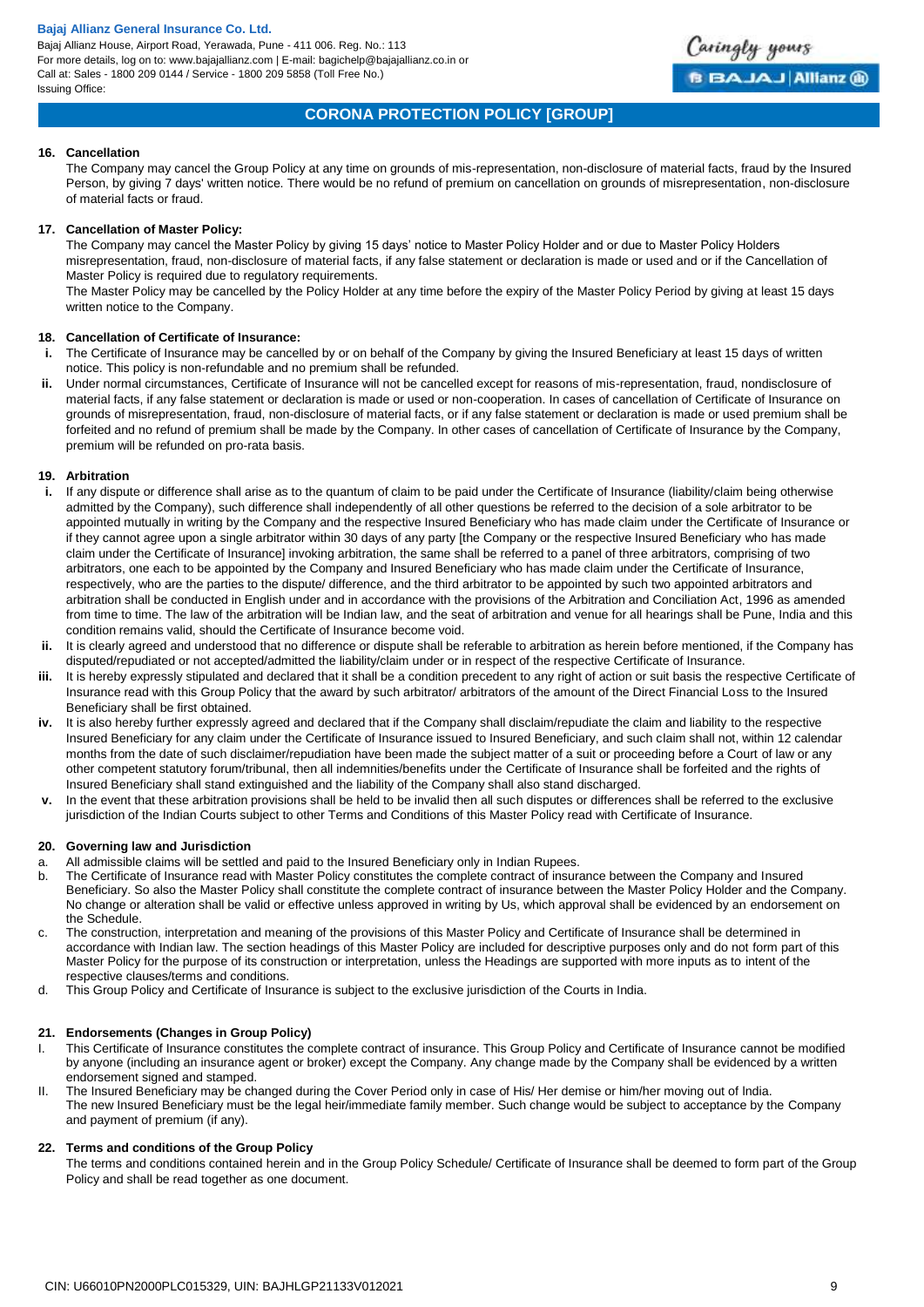Bajaj Allianz House, Airport Road, Yerawada, Pune - 411 006. Reg. No.: 113 For more details, log on to: www.bajajallianz.com | E-mail: bagichelp@bajajallianz.co.in or Call at: Sales - 1800 209 0144 / Service - 1800 209 5858 (Toll Free No.) Issuing Office:

# **CORONA PROTECTION POLICY [GROUP]**

Caringly yours

**B BAJAJ Allianz @** 

#### **23. Renewal of Certificate of Insurance**

- Subject to renewal of Master Policy, the Certificate of Insurance shall ordinarily be renewable except on grounds of fraud, misrepresentation by the Insured/ Insured Beneficiary.
- i. The Company shall endeavor to give notice for renewal. However, the Company is not under binding mandatory obligation to give any notice for renewal.
- ii. Renewal shall not be denied on the ground that the Insured Beneficiary had made a claim or claims in the preceding Cover Period.
- iii. Request for renewal along with requisite premium shall be received by the Company before the end of the Cover Period and before assuming any risk under renewal Certificate of Insurance.
- iv. At the end of the Cover Period, the Certificate of Insurance shall terminate and can be renewed within the Grace Period of 30 days to maintain continuity of benefits without break in Certificate of Insurance. Coverage is not available during the grace period.
- v. No loading shall apply on renewals based on individual claims experience.

#### **24. Entire Contract**

This Certificate of Insurance issued to the Insured Beneficiary read with this Group Policy constitutes the complete contract of insurance for the Insured Beneficiary. No change or alteration in this Group Policy or Certificate of Insurance shall be valid or effective unless approved in writing by the Company, which approval shall be evidenced by an endorsement to the Policy/Certificate of Insurance.

## **25. Discounts:**

- i. Group Size Discount:
	- Discount will be given based on number of lives being covered under a group and will be as below:

| <b>Group Size</b> | <b>Discount</b> |
|-------------------|-----------------|
| 7 to 500          | $0\%$           |
| 501 to 2500       | 5%              |
| 2501 to 7500      | 10%             |
| 7501 to 50,000    | 15%             |
| 50,001 to 100,000 | 20%             |
| 100,001 and above | 25%             |

ii. Floater Discount-

5% discount will be given if policy is opted on floater basis for 2 or more members. This is based on discussion with Underwriters and claims team.

Note: It is not applicable in case of Corona Top Up and Corona Booster.

iii. Co-payment Discount:

Same as Co-Pay Percentage opted i.e 5%, 10% or 15%.

- iv. Discount for reduced commission:
- a. If commission is 0% 20% discount
- b. If commission is 7.5% 11% discount
	- (This is for employer employee groups or groups which opt for lower commission)
- v. Domestic locations and/or International locations travel Restriction if Insured beneficiary have restricted his travel to any international locations and/or domestic location having outbreak of Coronavirus Disease in last 30 days before the date of diagnosis of Covid-19 (date of report of confirmation test), he/she shall be eligible for 25% discount.

## **SECTION E) GENERAL TERMS AND CLAUSES – OTHER TERMS AND CONDITIONS**

### **26. CLAIM PROCEDURE**

**Procedure for Cashless claims:**

- i. Treatment may be taken in a Network Provider and is subject to pre authorization by the Company or its authorized TPA.
- Cashless request form available with the Network Provider and TPA shall be completed and sent to the Company/TPA for authorization.
- iii. The Company/ TPA upon getting cashless request form and related medical information from the Insured Beneficiary/Network Provider will issue pre-authorization letter to the Hospital after verification.
- iv. At the time of discharge, the Insured Beneficiary has to verify and sign the discharge papers, pay for non-medical and inadmissible expenses.
- v. The Company/ TPA reserves the right to deny pre-authorization in case the Insured Beneficiary is unable to provide the relevant medical details. vi. In case of denial of cashless access, the Insured Beneficiary may obtain the treatment as per treating Medical Practitioner's advice and submit
- the claim documents to the Company/TPA for reimbursement.

#### **Procedure for reimbursement of claims:**

For reimbursement of claims the Insured Beneficiary may submit the necessary documents to TPA (if applicable)/Company within the prescribed time limit as specified hereunder.

| S <sub>No</sub> | <b>Type of Claim</b>                                                 | <b>Prescribed Time limit</b>                          |
|-----------------|----------------------------------------------------------------------|-------------------------------------------------------|
|                 | Reimbursement of Hospitalization and pre<br>Hospitalization expenses | Within thirty days of date of discharge from Hospital |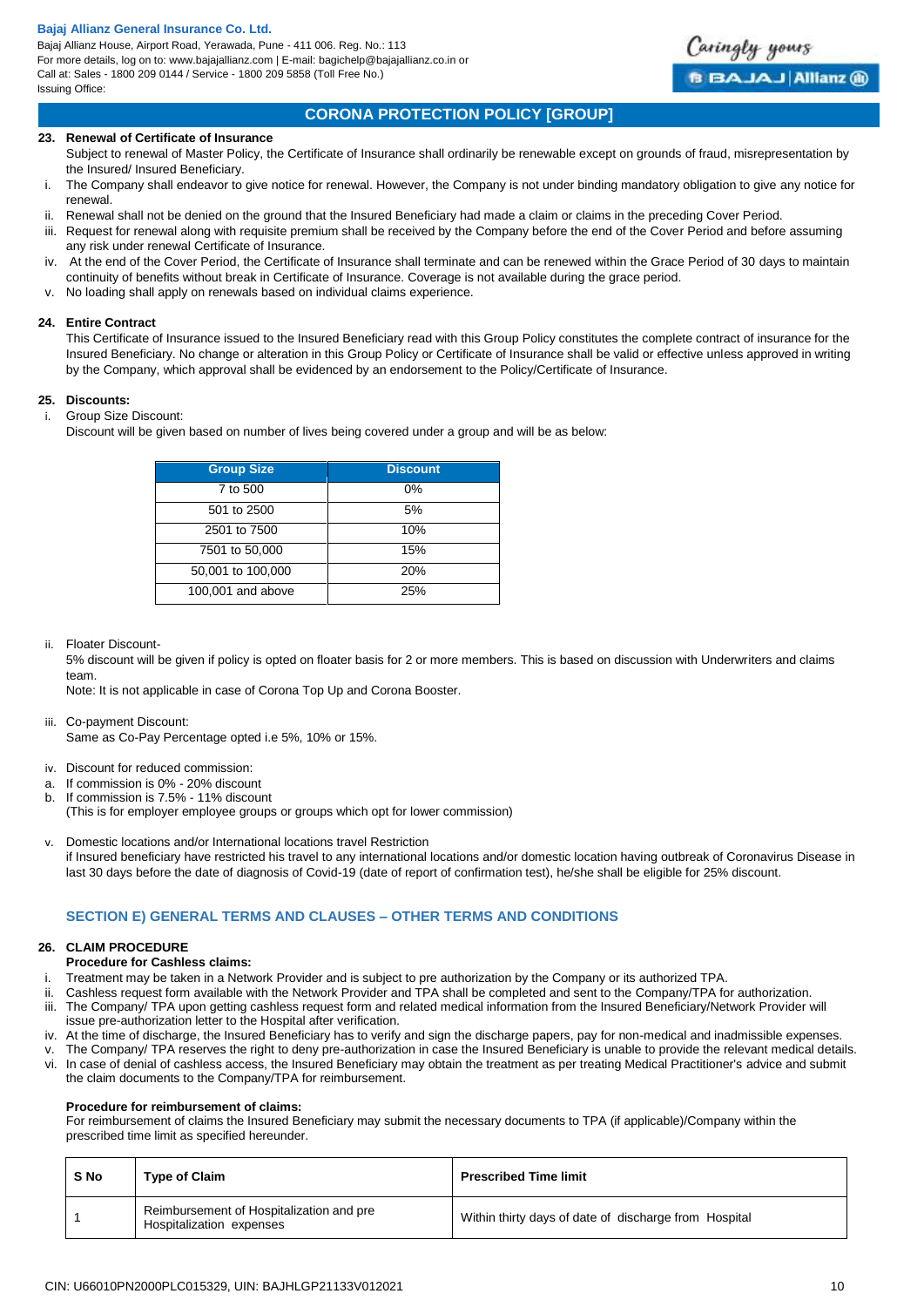Bajaj Allianz House, Airport Road, Yerawada, Pune - 411 006. Reg. No.: 113 For more details, log on to: www.bajajallianz.com | E-mail: bagichelp@bajajallianz.co.in or Call at: Sales - 1800 209 0144 / Service - 1800 209 5858 (Toll Free No.) Issuing Office:

| <b>CORONA PROTECTION POLICY [GROUP]</b> |                                                |                                                                       |  |
|-----------------------------------------|------------------------------------------------|-----------------------------------------------------------------------|--|
|                                         | Reimbursement of post Hospitalization expenses | Within fifteen days from completion of post Hospitalization treatment |  |

Caringly yours

**BBAJAJ Allianz @** 

#### **Notification of Claim**

Notice with full particulars shall be sent to the Company/TPA (if applicable) as under:

- i. Within 24 hours from the date of emergency Hospitalization.<br>ii. At least 48 hours prior to admission in Hospital in case of a r
	- At least 48 hours prior to admission in Hospital in case of a planned Hospitalization.

#### **Documents to be submitted:**

The claim is to be supplied with the following documents and submitted within the prescribed time limit.

| <b>Benefits</b>                             | <b>Claims Documents Required</b>                                                                                                                                                                                                                                                                                                                                                                                                                                                                                                                                                                                                                                                                                                                                                                                                                                                                                                                                                                                                                                                                                                                                   |
|---------------------------------------------|--------------------------------------------------------------------------------------------------------------------------------------------------------------------------------------------------------------------------------------------------------------------------------------------------------------------------------------------------------------------------------------------------------------------------------------------------------------------------------------------------------------------------------------------------------------------------------------------------------------------------------------------------------------------------------------------------------------------------------------------------------------------------------------------------------------------------------------------------------------------------------------------------------------------------------------------------------------------------------------------------------------------------------------------------------------------------------------------------------------------------------------------------------------------|
| 1. Covid 19<br><b>Hospitalization Cover</b> | 1. Duly filled and signed Claim Form<br>2. Copy of Insured Beneficiary's passport, if available (All pages)<br>3. Photo Identity proof of the patient (if Insured Beneficiary does not own a passport)<br>4. Medical Practitioner's prescription advising admission<br>5. Original bills with itemized break-up<br>6. Payment receipts<br>7. Discharge summary including complete medical history of the patient along with other details.<br>8. Investigation reports including Insured Beneficiary's test reports from government laboratories or<br>ICMR approved private laboratories for Covid 19<br>9. OT notes or Surgeon's certificate giving details of the operation performed, wherever applicable<br>10. Sticker/Invoice of the Implants, wherever applicable.<br>11. NEFT Details (to enable direct credit of claim amount into bank account) and cancelled cheque.<br>12. KYC (Identity proof with Address) of the proposer, where claim liability is above Rs 1 Lakh<br>as per AML Guidelines<br>13. Legal heir/succession certificate, wherever applicable<br>14. Any other relevant document required by Company/TPA for assessment of the claim. |
| 2. Hospital Daily Cash                      | Hospital Cash Claim Form duly signed by the Insured Beneficiary / Nominee (in case of death of<br>1.<br>Insured Beneficiary)<br>Photo Copy of Discharge Summary / Discharge Certificate.<br>2.<br>Photo Copy of Final Hospital Bill<br>3.<br><b>NEFT Details</b><br>4.<br>In cases where a fraud is suspected, We may call for any additional document(s) in addition to the<br>5.<br>documents listed above<br>Aadhaar card & PAN card Copies is as per the IRDAI guidelines read with<br>6.                                                                                                                                                                                                                                                                                                                                                                                                                                                                                                                                                                                                                                                                      |

#### **Note**:

- 1. The Company shall only accept bills/invoices/medical treatment related documents only in the Insured Beneficiary's name for whom the claim is submitted
- 2. In the event of a claim lodged under the some other insurer's insurance policy of Insured Beneficiary and the original documents having been submitted to any other insurer, the Company shall accept the copy of the documents and claim settlement advice, duly certified by the other insurer subject to satisfaction of the Company
- 3. Any delay in notification or submission may be condoned on merit where delay is proved to be for reasons beyond the control of the Insured **Beneficiary**

#### **Annexure I:**

List I-Items for which coverage is not available in the Certificate of Insurance

| <b>SI</b><br>No | Item                                                          |
|-----------------|---------------------------------------------------------------|
|                 | <b>BABY FOOD</b>                                              |
| $\mathcal{P}$   | <b>BABY UTILITIES CHARGES</b>                                 |
| 3               | <b>BEAUTY SERVICES</b>                                        |
| $\overline{a}$  | <b>BELTS/ BRACES</b>                                          |
| 5               | <b>BUDS</b>                                                   |
| 6               | COLD PACK/HOT PACK                                            |
| $\overline{7}$  | <b>CARRY BAGS</b>                                             |
| 8               | EMAIL/INTERNET CHARGES                                        |
| 9               | FOOD CHARGES (OTHER THAN PATIENT's DIET PROVIDED BY HOSPITAL) |
| 10              | <b>LEGGINGS</b>                                               |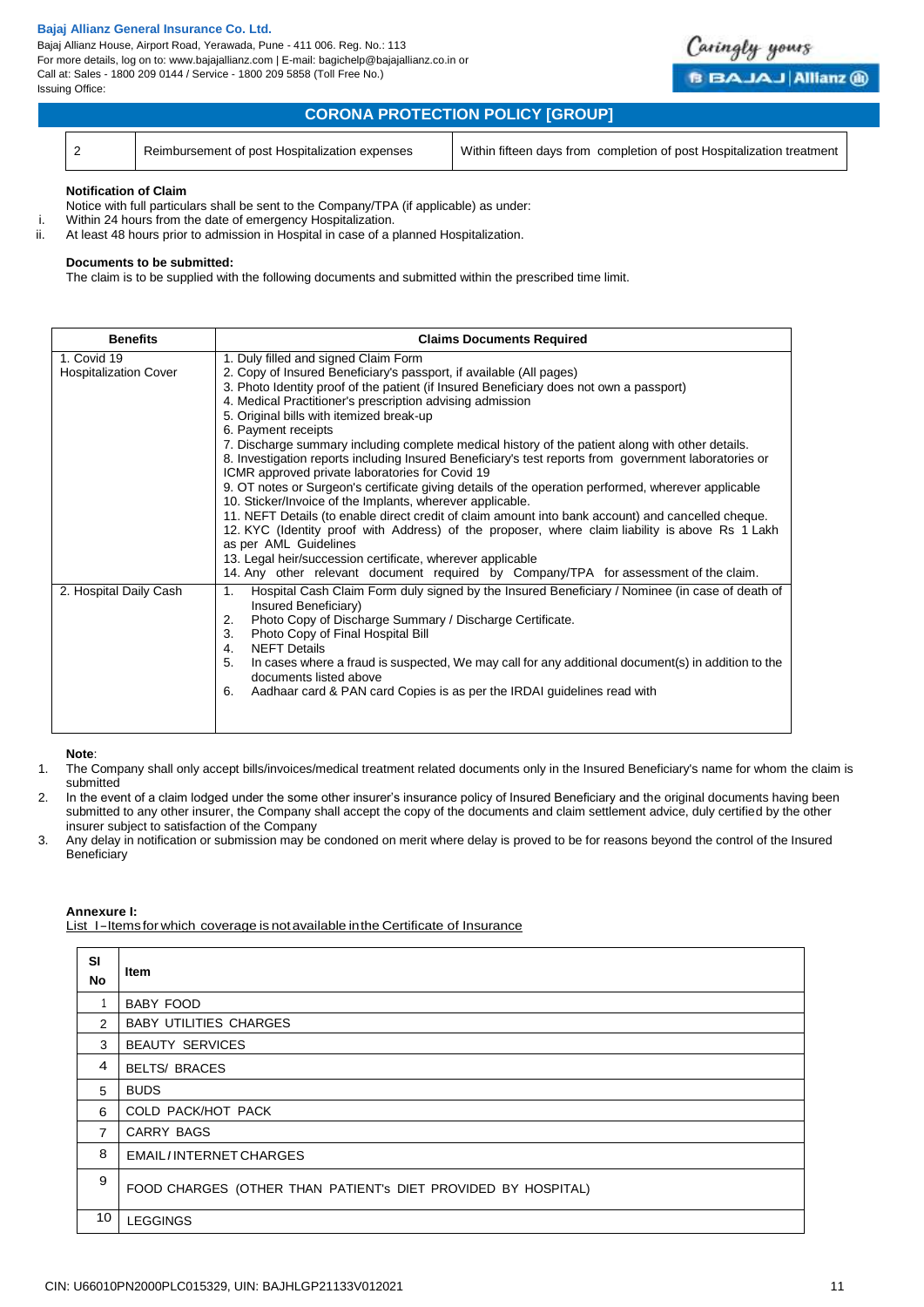Bajaj Allianz House, Airport Road, Yerawada, Pune - 411 006. Reg. No.: 113 For more details, log on to: www.bajajallianz.com | E-mail: bagichelp@bajajallianz.co.in or Call at: Sales - 1800 209 0144 / Service - 1800 209 5858 (Toll Free No.) Issuing Office:



| 11       | LAUNDRY CHARGES                                                                                      |
|----------|------------------------------------------------------------------------------------------------------|
| 12       | <b>MINERAL WATER</b>                                                                                 |
| 13       | SANITARY PAD                                                                                         |
| 14       | TELEPHONE CHARGES                                                                                    |
| 15       | <b>GUEST SERVICES</b>                                                                                |
| 16       | CREPE BANDAGE                                                                                        |
| 17       | DIAPER OF ANY TYPE                                                                                   |
| 18       | <b>EYELET COLLAR</b>                                                                                 |
| 19       | <b>SLINGS</b>                                                                                        |
| 20       | BLOOD GROUPING AND CROSS MATCHING OF DONORS SAMPLES                                                  |
| 21       | SERVICE CHARGES WHERE NURSING CHARGE ALSO CHARGED                                                    |
| 22       | <b>TELEVISION CHARGES</b>                                                                            |
| 23       | <b>SURCHARGES</b>                                                                                    |
| 24       | ATTENDANT CHARGES                                                                                    |
| 25       |                                                                                                      |
|          | EXTRA DIET OF PATIENT (OTHER THAN THAT WHICH FORMS PART OF BED CHARGE)                               |
| 26       | <b>BIRTH CERTIFICATE</b>                                                                             |
| 27       | <b>CERTIFICATE CHARGES</b>                                                                           |
| 28       | <b>COURIER CHARGES</b>                                                                               |
| 29       | CONVEYANCE CHARGES                                                                                   |
| 30       | MEDICAL CERTIFICATE                                                                                  |
| 31       | MEDICAL RECORDS                                                                                      |
| 32       | PHOTOCOPIES CHARGES                                                                                  |
| 33       | MORTUARY CHARGES                                                                                     |
| 34       | <b>WALKING AIDS CHARGES</b>                                                                          |
| 35       | <b>SPIROMETRE</b>                                                                                    |
| 36       | <b>STEAM INHALER</b>                                                                                 |
| 37       | <b>ARMS LING</b>                                                                                     |
| 38       | <b>THERMOMETER</b>                                                                                   |
| 39       | CERVICAL COLLAR                                                                                      |
| 40       | <b>SPLINT</b>                                                                                        |
| 41       | DIABETIC FOOT WEAR                                                                                   |
| 42       | KNEE BRACES (LONG/ SHORT/ HINGED)                                                                    |
| 43       | KNEE IMMOBILIZER/SHOULDER IMMOBILIZER                                                                |
| 44       | LUMBO SACRAL BELT                                                                                    |
| 45       | NIMBUS BED OR WATER OR AIR BED CHARGES                                                               |
|          | AMBULANCE COLLAR                                                                                     |
| 46<br>47 | AMBULANCE EQUIPMENT                                                                                  |
|          | ABDOMINAL BINDER                                                                                     |
| 48       | PRIVATE NURSES CHARGES- SPECIAL NURSING CHARGES                                                      |
| 49<br>50 | SUGAR FREE TABLETS                                                                                   |
| 51       |                                                                                                      |
|          | CREAMS POWDERS LOTIONS (Toiletries are not payable, only prescribed medical pharmaceuticals payable) |
| 52       | <b>ECG ELECTRODES</b>                                                                                |
| 53       | ANY KIT WITH NO DETAILS MENTIONED [DELIVERY KIT, ORTHOKIT, RECOVERY KIT, ETC]                        |
| 54       | <b>KIDNEY TRAY</b>                                                                                   |
| 55       | <b>OUNCE GLASS</b>                                                                                   |
| 56       | PELVIC TRACTION BELT                                                                                 |
| 57       | PAN CAN                                                                                              |
| 58       | TROLLY COVER                                                                                         |
| 59       | UROMETER, URINE JUG                                                                                  |
|          |                                                                                                      |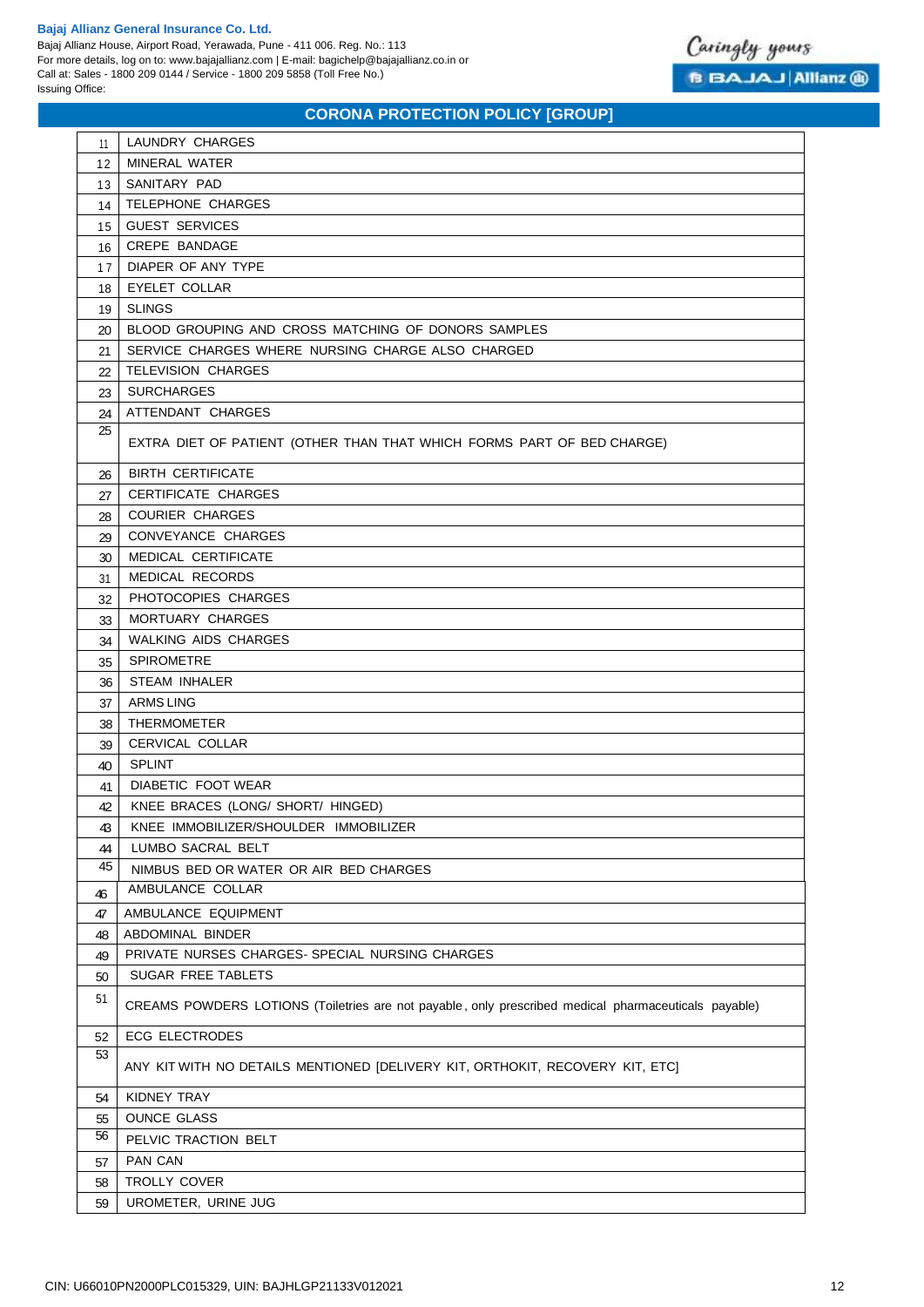Bajaj Allianz House, Airport Road, Yerawada, Pune - 411 006. Reg. No.: 113 For more details, log on to: www.bajajallianz.com | E-mail: bagichelp@bajajallianz.co.in or Call at: Sales - 1800 209 0144 / Service - 1800 209 5858 (Toll Free No.) Issuing Office:



# **CORONA PROTECTION POLICY [GROUP]**

List II-Items that are to be subsumed into Room Charges

| SI<br><b>No</b> | Item                                                |
|-----------------|-----------------------------------------------------|
|                 | BABY CHARGES (UNLESS SPECIFIED/INDICATED)           |
| $\mathbf{1}$    |                                                     |
| 2               | <b>HAND WASH</b><br><b>CRADLE CHARGES</b>           |
| 3               | <b>COMB</b>                                         |
| 4               |                                                     |
| 5               | EAU-DE-COLOGNE / ROOM FRESHNERS                     |
| 6               | GOWN                                                |
| $\overline{7}$  | <b>SLIPPERS</b>                                     |
| 8               | <b>TISSUE PAPER</b>                                 |
| 9               | <b>TOOTH PASTE</b>                                  |
| 10              | <b>TOOTH BRUSH</b>                                  |
| 11              | <b>BED PAN</b>                                      |
| 12              | <b>FLEXI MASK</b>                                   |
| 13              | <b>HAND HOLDER</b>                                  |
| 14              | <b>SPUTUM CUP</b>                                   |
| 15              | <b>DISINFECTANT LOTIONS</b>                         |
| 16              | <b>LUXURY TAX</b>                                   |
| 17              | <b>HVAC</b>                                         |
| 18              | <b>HOUSE KEEPING CHARGES</b>                        |
| 19              | AIR CONDITIONER CHARGES                             |
| 20              | IM IV INJECTION CHARGES                             |
| 21              | <b>CLEAN SHEET</b>                                  |
| 22              | BLANKET/WARMER BLANKET                              |
| 23              | <b>ADMISSION KIT</b>                                |
| 24              | <b>DIABETIC CHART CHARGES</b>                       |
| 25              | DOCUMENTATION CHARGES / ADMINISTRATIVE EXPENSES     |
| 26              | <b>DISCHARGE PROCEDURE CHARGES</b>                  |
| 27              | <b>DAILY CHART CHARGES</b>                          |
| 28              | ENTRANCE PASS / VISITORS PASS CHARGES               |
| 29              | EXPENSES RELATED TO PRESCRIPTION ON DISCHARGE       |
| 30              | FILE OPENING CHARGES                                |
| 31              | INCIDENTAL EXPENSES / MISC. CHARGES (NOT EXPLAINED) |
| 32              | PATIENT IDENTIFICATION BAND / NAME TAG              |
| 33              | PULSEOXYMETER CHARGES                               |
|                 |                                                     |

## List III-Items that are to be subsumed into Procedure Charges

| <b>SI</b>      | <b>Item</b>                                        |
|----------------|----------------------------------------------------|
| No.            |                                                    |
|                | HAIR REMOVAL CREAM                                 |
| 2              | DISPOSABLES RAZORS CHARGES (for site preparations) |
| 3              | EYE PAD                                            |
| $\overline{4}$ | EYE SHEILD                                         |
| 5              | CAMERA COVER                                       |
| 6              | DVD, CD CHARGES                                    |
| $\overline{7}$ | <b>GAUSE SOFT</b>                                  |
| 8              | <b>GAUZE</b>                                       |
| 9              | WARD AND THEATRE BOOKING CHARGES                   |
| 10             | ARTHROSCOPY AND ENDOSCOPY INSTRUMENTS              |
| 11             | MICROSCOPE COVER                                   |
| 12             | SURGICAL BLADES, HARMONICSCALPEL, SHAVER           |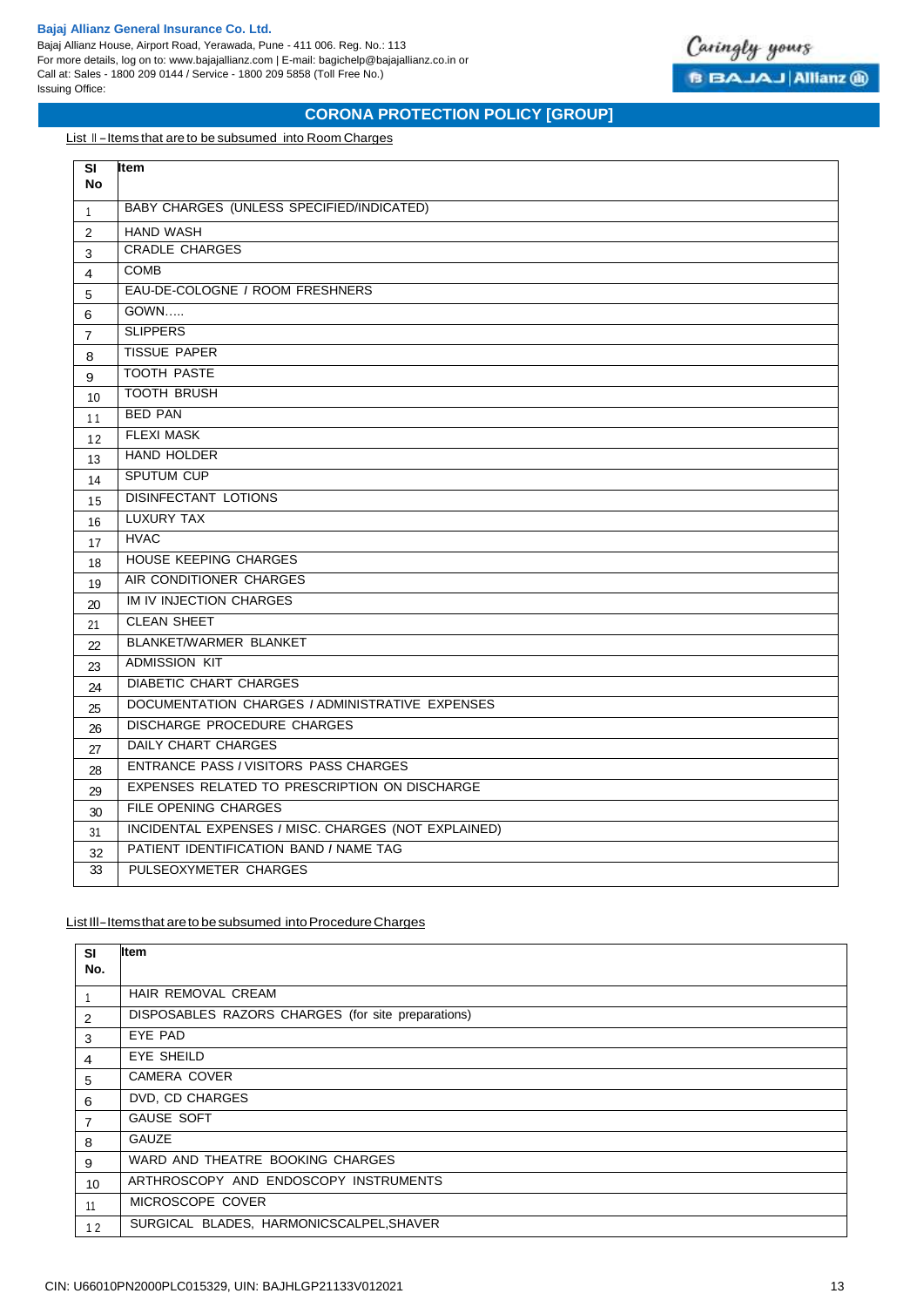Bajaj Allianz House, Airport Road, Yerawada, Pune - 411 006. Reg. No.: 113 For more details, log on to: www.bajajallianz.com | E-mail: bagichelp@bajajallianz.co.in or Call at: Sales - 1800 209 0144 / Service - 1800 209 5858 (Toll Free No.) Issuing Office:



# **CORONA PROTECTION POLICY [GROUP]**

| 13 | SURGICAL DRILL             |
|----|----------------------------|
| 14 | EYE KIT                    |
| 15 | EYE DRAPE                  |
| 16 | X-RAY FILM                 |
| 17 | BOYLES APPARATUS CHARGES   |
| 18 | <b>COTTON</b>              |
| 19 | <b>COTTON BANDAGE</b>      |
| 20 | SURGICAL TAPE              |
| 21 | <b>APRON</b>               |
| 22 | <b>TORNIQUET</b>           |
| 23 | ORTHOBUNDLE, GYNAEC BUNDLE |

## List IV-Items that are to be subsumed into costs of treatment

| <b>SI</b><br>No. | <b>Item</b>                                                  |
|------------------|--------------------------------------------------------------|
| $\mathbf{1}$     | ADMISSION/REGISTRATION CHARGES                               |
| $\overline{2}$   | HOSPITALISATION FOR EVALUATION/ DIAGNOSTIC PURPOSE           |
| 3                | URINE CONTAINER                                              |
| $\overline{4}$   | BLOOD RESERVATION CHARGES AND ANTE NATAL BOOKING CHARGES     |
| 5                | <b>BIPAP MACHINE</b>                                         |
| 6                | <b>CPAP/ CAPO EQUIPMENTS</b>                                 |
| $\overline{7}$   | <b>INFUSION PUMP-COST</b>                                    |
| 8                | HYDROGEN PEROXIDE\SPIRIT\ DISINFECTANTS ETC                  |
| 9                | NUTRITION PLANNING CHARGES - DIETICIAN CHARGES- DIET CHARGES |
| 10               | <b>HIV KIT</b>                                               |
| 11               | ANTISEPTIC MOUTHWASH                                         |
| 12               | <b>LOZENGES</b>                                              |
| 13               | MOUTH PAINT                                                  |
| 14               | <b>VACCINATION CHARGES</b>                                   |
| 15               | ALCOHOL SWABES                                               |
| 16               | SCRUB SOLUTION, STERILLIUM                                   |
| 17               | Glucometer& Strips                                           |
| 18               | <b>URINE BAG</b>                                             |

## **Annexure II**

**Contact details of the Ombudsman offices**

| <b>Office Details</b>                                                                                                                                                                                                                                   | <b>Jurisdiction of Office</b><br><b>Union Territory, District)</b> |
|---------------------------------------------------------------------------------------------------------------------------------------------------------------------------------------------------------------------------------------------------------|--------------------------------------------------------------------|
| <b>AHMEDABAD -</b><br>Insurance Ombudsman<br>Office of the Insurance Ombudsman,<br>Jeevan Prakash Building, 6th floor,<br>Tilak Marg, Relief Road,<br>AHMEDABAD - 380 001.<br>Tel.: 079 - 25501201/02/05/06<br>Email: bimalokpal.ahmedabad@cioins.co.in | Gujarat, Dadra & Nagar Haveli, Daman and Diu                       |
| <b>BENGALURU -</b><br>Insurance Ombudsman<br>Office of the Insurance Ombudsman.                                                                                                                                                                         | Karnataka.                                                         |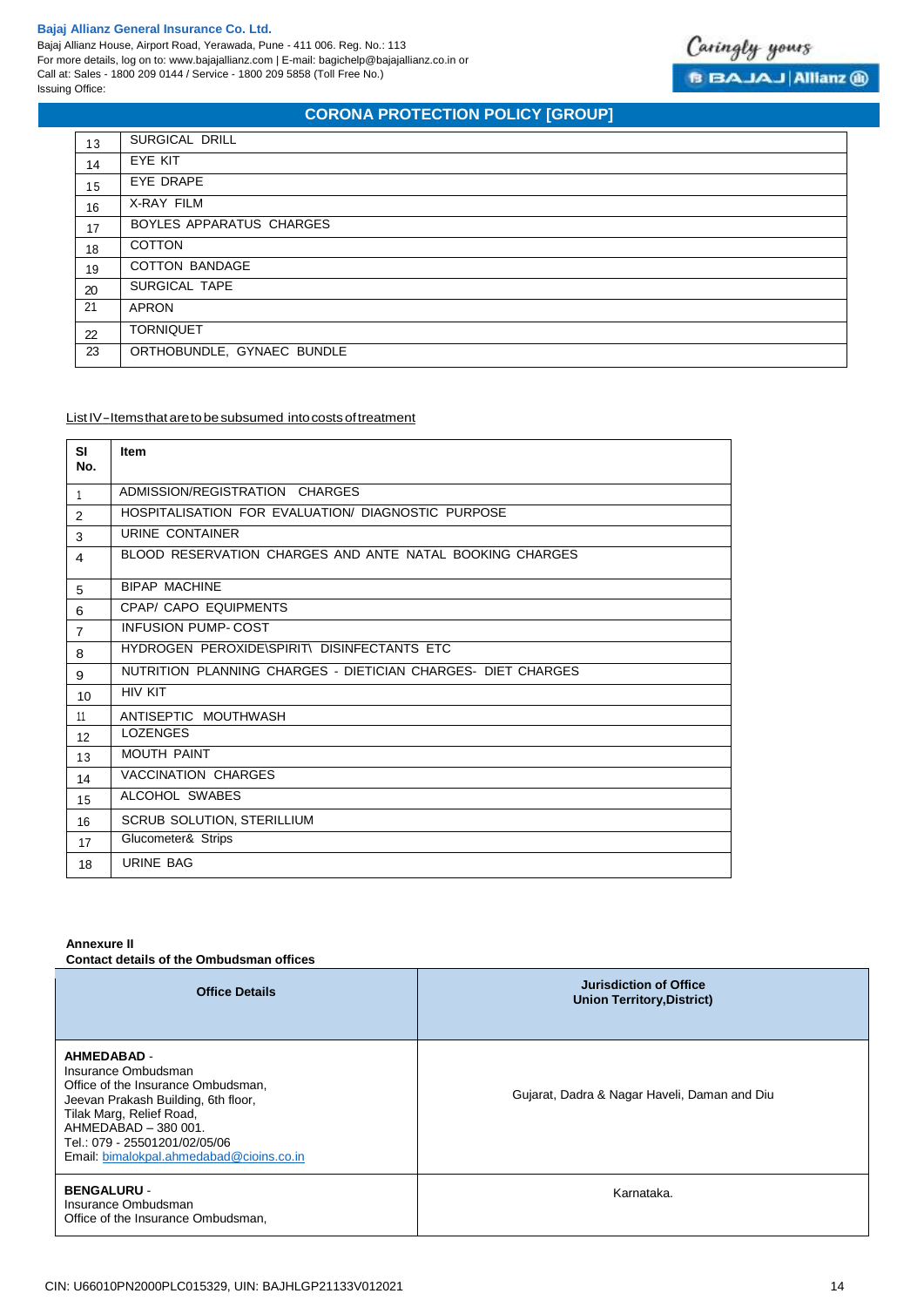Bajaj Allianz House, Airport Road, Yerawada, Pune - 411 006. Reg. No.: 113 For more details, log on to: www.bajajallianz.com | E-mail: bagichelp@bajajallianz.co.in or Call at: Sales - 1800 209 0144 / Service - 1800 209 5858 (Toll Free No.) Issuing Office:



| <b>Office Details</b>                                                                                                                                                                                                                                                    | <b>Jurisdiction of Office</b><br><b>Union Territory, District)</b>                                                                                           |
|--------------------------------------------------------------------------------------------------------------------------------------------------------------------------------------------------------------------------------------------------------------------------|--------------------------------------------------------------------------------------------------------------------------------------------------------------|
| Jeevan Soudha Building, PID No. 57-27-N-19<br>Ground Floor, 19/19, 24th Main Road,<br>JP Nagar, Ist Phase, Bengaluru - 560 078.<br>Tel.: 080 - 26652048 / 26652049<br>Email: bimalokpal.bengaluru@cioins.co.in                                                           |                                                                                                                                                              |
| <b>BHOPAL-</b><br>Insurance Ombudsman<br>Office of the Insurance Ombudsman,<br>Janak Vihar Complex, 2nd Floor,<br>6, Malviya Nagar, Opp. Airtel Office,<br>Near New Market, Bhopal - 462 003.<br>Tel.: 0755 - 2769201 / 2769202<br>Email: bimalokpal.bhopal@cioins.co.in | Madhya Pradesh<br>Chattisgarh.                                                                                                                               |
| <b>BHUBANESHWAR-</b><br>Insurance Ombudsman<br>Office of the Insurance Ombudsman,<br>62, Forest park,<br>Bhubaneswar - 751 009.<br>Tel.: 0674 - 2596461 /2596455<br>Email: bimalokpal.bhubaneswar@cioins.co.in                                                           | Orissa.                                                                                                                                                      |
| <b>CHANDIGARH -</b><br>Insurance Ombudsman<br>Office of the Insurance Ombudsman,<br>S.C.O. No. 101, 102 & 103, 2nd Floor,<br>Batra Building, Sector 17 - D,<br>Chandigarh $-160017$ .<br>Tel.: 0172 - 2706196 / 2706468<br>Email: bimalokpal.chandigarh@cioins.co.in     | Punjab, Haryana (excluding Gurugram, Faridabad, Sonepat and<br>Bahadurgarh), Himachal Pradesh, Union Territories of Jammu &<br>Kashmir, Ladakh & Chandigarh. |
| <b>CHENNAI -</b><br>Insurance Ombudsman<br>Office of the Insurance Ombudsman,<br>Fatima Akhtar Court, 4th Floor, 453,<br>Anna Salai, Teynampet,<br>CHENNAI - 600 018.<br>Tel.: 044 - 24333668 / 24335284<br>Email: bimalokpal.chennai@cioins.co.in                       | Tamil Nadu, PuducherryTown and Karaikal (which are part of Puducherry)                                                                                       |
| DELHI-<br>Insurance Ombudsman<br>Office of the Insurance Ombudsman,<br>2/2 A, Universal Insurance Building,<br>Asaf Ali Road,<br>New Delhi - 110 002.<br>Tel.: 011 - 23232481/23213504<br>Email: bimalokpal.delhi@cioins.co.in                                           | Delhi & following Districts of Haryana - Gurugram, Faridabad, Sonepat &<br>Bahadurgarh.                                                                      |
| <b>GUWAHATI-</b><br>Insurance Ombudsman<br>Office of the Insurance Ombudsman,<br>Jeevan Nivesh, 5th Floor,<br>Nr. Panbazar over bridge, S.S. Road,<br>Guwahati - 781001(ASSAM).<br>Tel.: 0361 - 2632204 / 2602205<br>Email: bimalokpal.guwahati@cioins.co.in             | Assam, Meghalaya, Manipur, Mizoram, Arunachal Pradesh, Nagaland and<br>Tripura.                                                                              |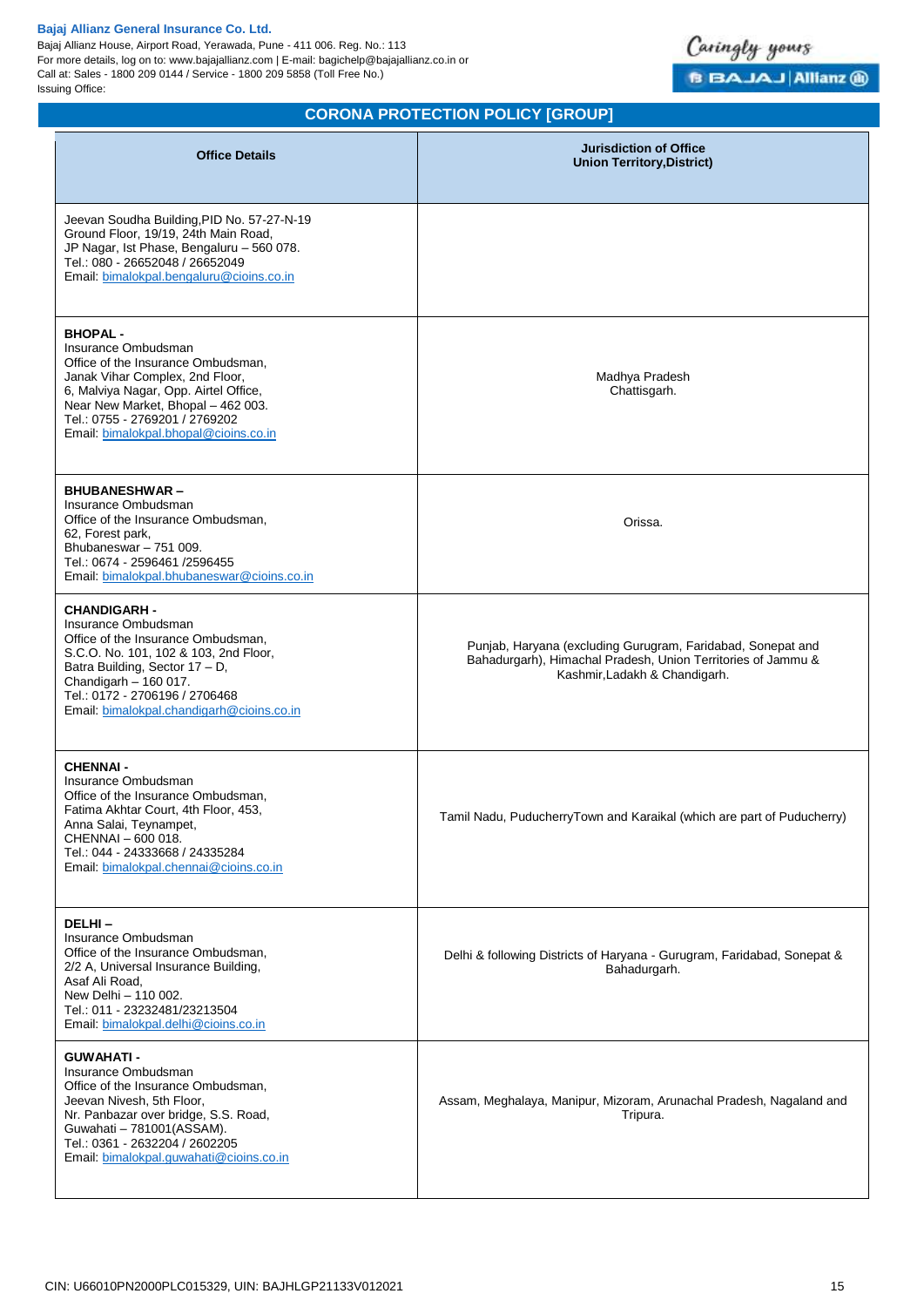Bajaj Allianz House, Airport Road, Yerawada, Pune - 411 006. Reg. No.: 113 For more details, log on to: www.bajajallianz.com | E-mail: bagichelp@bajajallianz.co.in or Call at: Sales - 1800 209 0144 / Service - 1800 209 5858 (Toll Free No.) Issuing Office:



| <b>Office Details</b>                                                                                                                                                                                                                                                             | <b>Jurisdiction of Office</b><br><b>Union Territory, District)</b>                                                                                                                                                                                                                                                                                                                                                                                                                          |
|-----------------------------------------------------------------------------------------------------------------------------------------------------------------------------------------------------------------------------------------------------------------------------------|---------------------------------------------------------------------------------------------------------------------------------------------------------------------------------------------------------------------------------------------------------------------------------------------------------------------------------------------------------------------------------------------------------------------------------------------------------------------------------------------|
| <b>HYDERABAD -</b><br>Insurance Ombudsman<br>Office of the Insurance Ombudsman,<br>6-2-46, 1st floor, "Moin Court",<br>Lane Opp. Saleem Function Palace,<br>A. C. Guards, Lakdi-Ka-Pool, Hyderabad - 500 004.<br>Tel.: 040 - 23312122<br>Email: bimalokpal.hyderabad@cioins.co.in | Andhra Pradesh, Telangana, Yanam and part of Union Territory of<br>Puducherry.                                                                                                                                                                                                                                                                                                                                                                                                              |
| <b>JAIPUR -</b><br>Insurance Ombudsman<br>Office of the Insurance Ombudsman,<br>Jeevan Nidhi - Il Bldg., Gr. Floor,<br>Bhawani Singh Marg,<br>Jaipur - 302 005.<br>Tel.: 0141 - 2740363<br>Email: bimalokpal.jaipur@cioins.co.in                                                  | Rajasthan.                                                                                                                                                                                                                                                                                                                                                                                                                                                                                  |
| <b>ERNAKULAM –</b><br>Insurance Ombudsman<br>Office of the Insurance Ombudsman,<br>2nd Floor, Pulinat Bldg.,<br>Opp. Cochin Shipyard, M. G. Road,<br>Ernakulam - 682 015.<br>Tel.: 0484 - 2358759 / 2359338<br>Email: bimalokpal.ernakulam@cioins.co.in                           | Kerala, Lakshadweep, Mahe-a part of Union Territory of Puducherry.                                                                                                                                                                                                                                                                                                                                                                                                                          |
| KOLKATA -<br>Insurance Ombudsman<br>Office of the Insurance Ombudsman,<br>Hindustan Bldg. Annexe, 4th Floor,<br>4, C.R. Avenue,<br>KOLKATA - 700 072.<br>Tel.: 033 - 22124339 / 22124340<br>Email: bimalokpal.kolkata@cioins.co.in                                                | West Bengal, Sikkim, Andaman & Nicobar Islands.                                                                                                                                                                                                                                                                                                                                                                                                                                             |
| <b>LUCKNOW-</b><br>Insurance Ombudsman<br>Office of the Insurance Ombudsman,<br>6th Floor, Jeevan Bhawan, Phase-II,<br>Nawal Kishore Road, Hazratganj,<br>Lucknow - 226 001.<br>Tel.: 0522 - 2231330 / 2231331<br>Email: bimalokpal.lucknow@cioins.co.in                          | Districts of Uttar Pradesh: Lalitpur, Jhansi, Mahoba, Hamirpur, Banda,<br>Chitrakoot, Allahabad, Mirzapur, Sonbhabdra, Fatehpur, Pratapgarh,<br>Jaunpur, Varanasi, Gazipur, Jalaun, Kanpur, Lucknow, Unnao, Sitapur,<br>Lakhimpur, Bahraich, Barabanki, Raebareli, Sravasti, Gonda, Faizabad,<br>Amethi, Kaushambi, Balrampur, Basti, Ambedkarnagar, Sultanpur,<br>Maharajgang, Santkabirnagar, Azamgarh, Kushinagar, Gorkhpur, Deoria,<br>Mau, Ghazipur, Chandauli, Ballia, Sidharathnagar |
| <b>MUMBAI -</b><br>Insurance Ombudsman<br>Office of the Insurance Ombudsman,<br>3rd Floor, Jeevan Seva Annexe,<br>S. V. Road, Santacruz (W),<br>Mumbai - 400 054.<br>Tel.: 69038821/23/24/25/26/27/28/28/29/30/31<br>Email: bimalokpal.mumbai@cioins.co.in                        | Goa, Mumbai Metropolitan Region (excluding Navi Mumbai & Thane).                                                                                                                                                                                                                                                                                                                                                                                                                            |
| <b>NOIDA -</b><br>Insurance Ombudsman<br>Office of the Insurance Ombudsman,<br>Bhagwan Sahai Palace<br>4th Floor, Main Road, Naya Bans, Sector 15,<br>Distt: Gautam Buddh Nagar, U.P-201301.                                                                                      | State of Uttarakhand and the following Districts of Uttar Pradesh: Agra,<br>Aligarh, Bagpat, Bareilly, Bijnor, Budaun, Bulandshehar, Etah, Kannauj,<br>Mainpuri, Mathura, Meerut, Moradabad, Muzaffarnagar, Oraiyya, Pilibhit,<br>Etawah, Farrukhabad, Firozbad, Gautam Buddh nagar, Ghaziabad, Hardoi,<br>Shahjahanpur, Hapur, Shamli, Rampur, Kashganj, Sambhal, Amroha,<br>Hathras, Kanshiramnagar, Saharanpur.                                                                          |